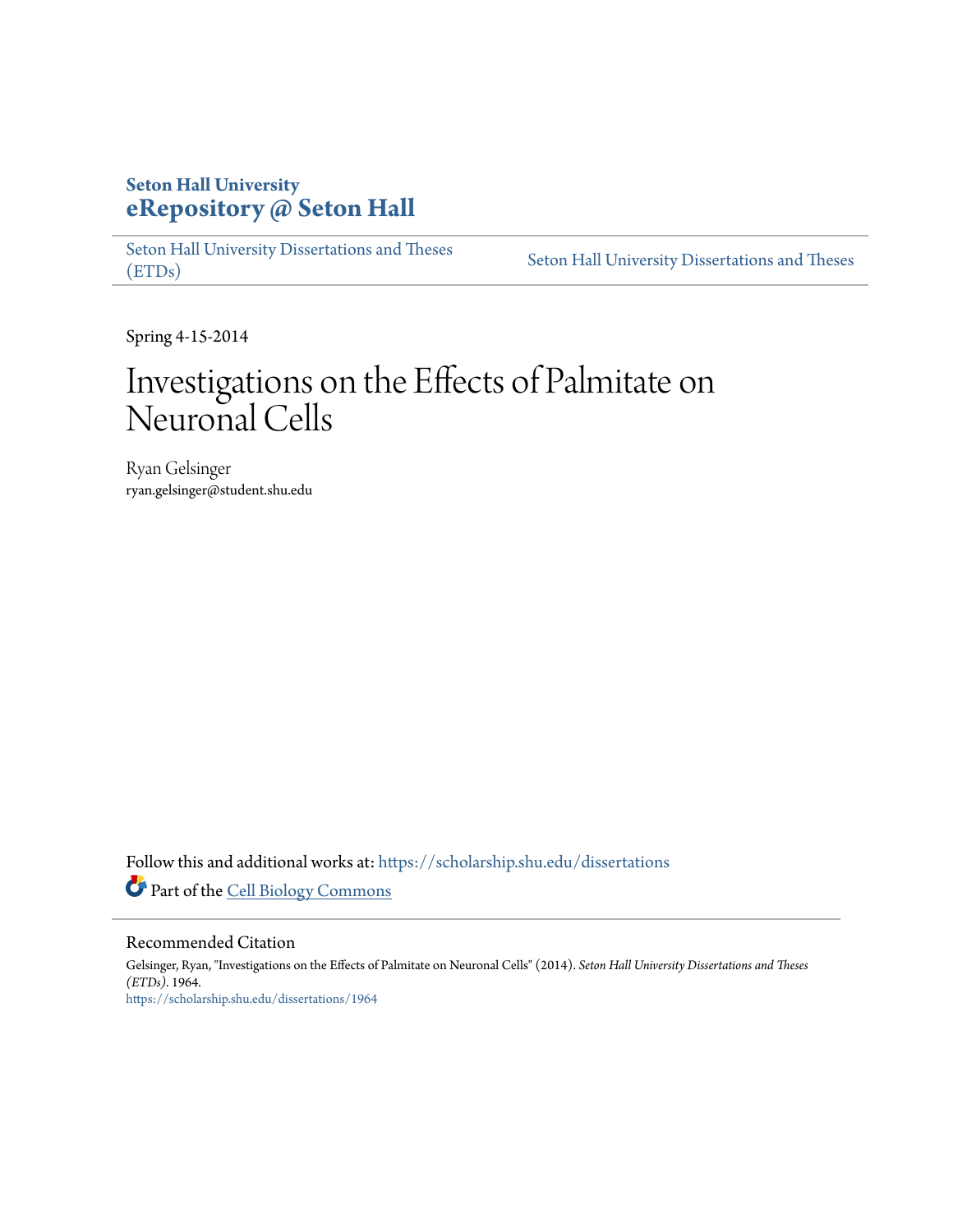Investigations on the Effects of Palmitate on Neuronal Cells By Ryan Gelsinger

Submitted in partial fulfillment of the requirement for the degree of Masters of Science in

Microbiology from the Department of Biological Sciences at Seton Hall University

May 2014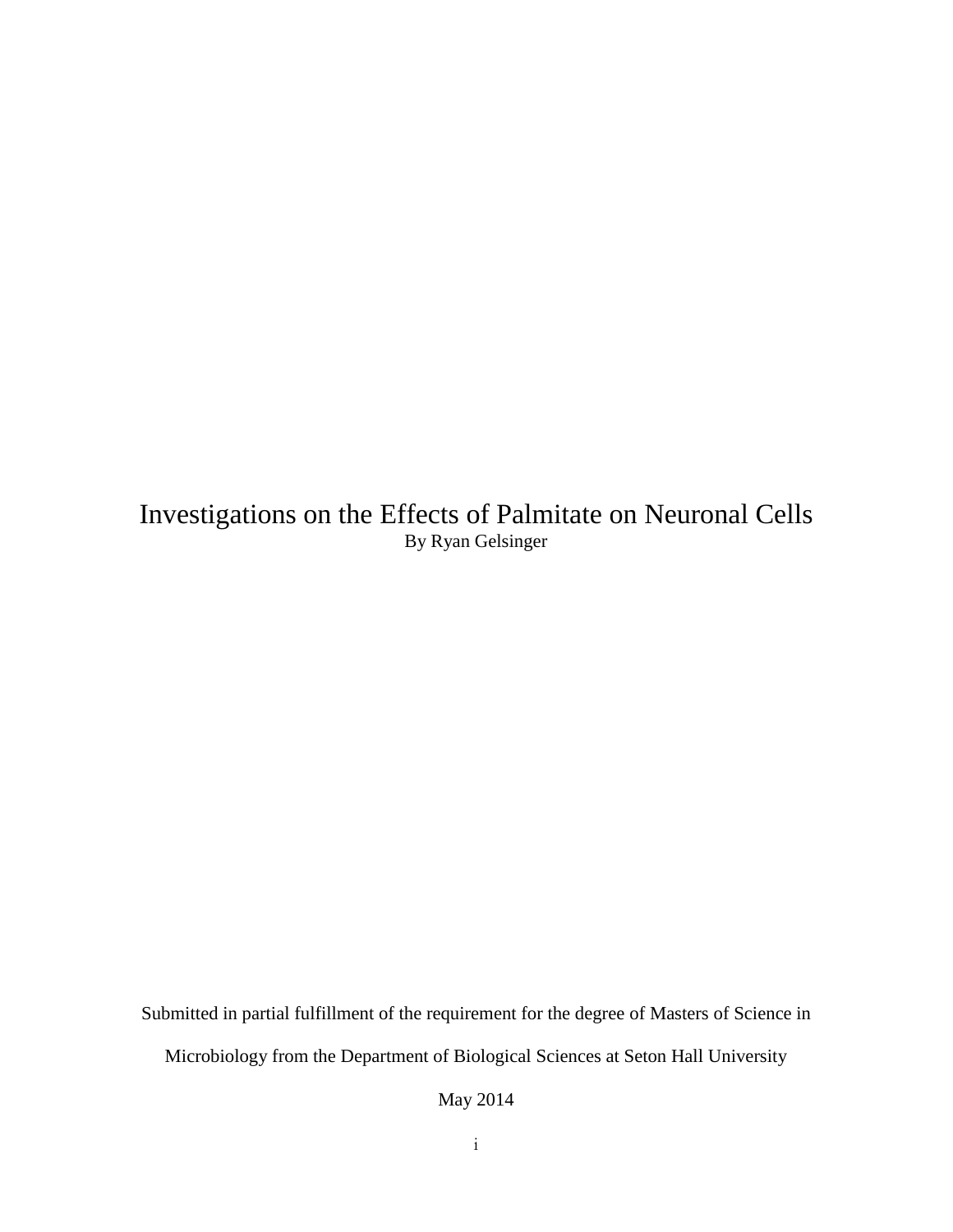**Approved By** 

**MENTOR** 

Dr. Heping Zhou

**COMMITTEE MEMBER** 

Dr. Angela Klaus

lis

**COMMITTEE MEMBER** 

Dr. Sylvia Rabacchi

 $\text{ACC}$   $\circ$   $\text{B}$ 

### **DWERECTOR OF GRADUATE STUDIES**

Dr. Allan D. Blake

**CHAIRPERSON, DEPARTMENT OF BIOLOGICAL SCIENCES** 

Dr. Jane L. Ko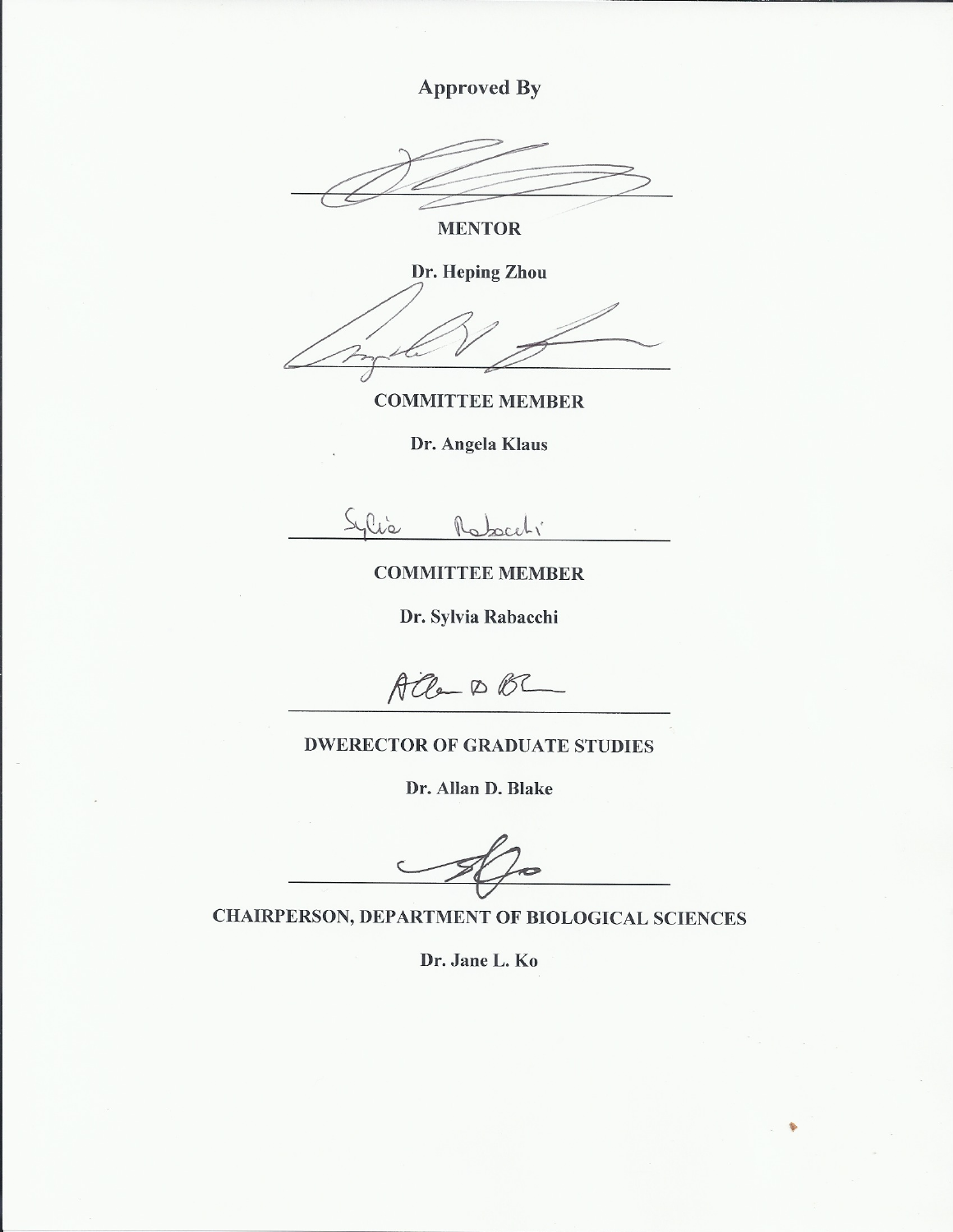#### **Acknowledgements**

I would like to thank the Department of Biological Sciences at Seton Hall University for giving me the opportunity to pursue my Masters of Science in Microbiology. In particular I would like to express my appreciation for Dr. Heping Zhou for her guidance, support, and mentorship during the completion of my thesis. Additionally I would like to thank Dr. Angela Klaus and Dr. Sylvia Rabacchi for agreeing to serve on my thesis defense committee. Finally I would like to express my gratitude to my lab mates Vicky Floriani and Viren Jadeja for their invaluable assistance throughout the entire process of pursuing my Master's degree.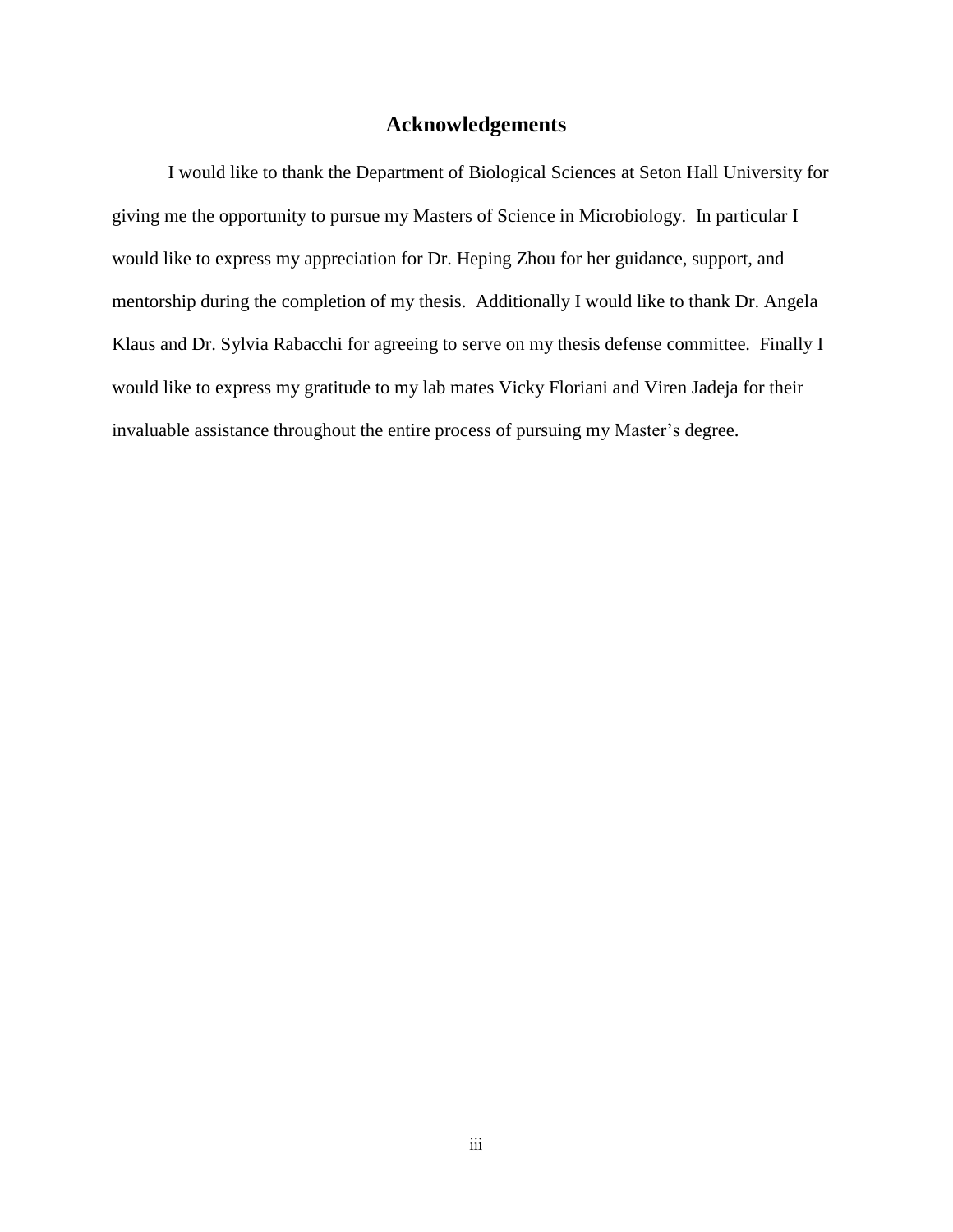## **Table of Contents**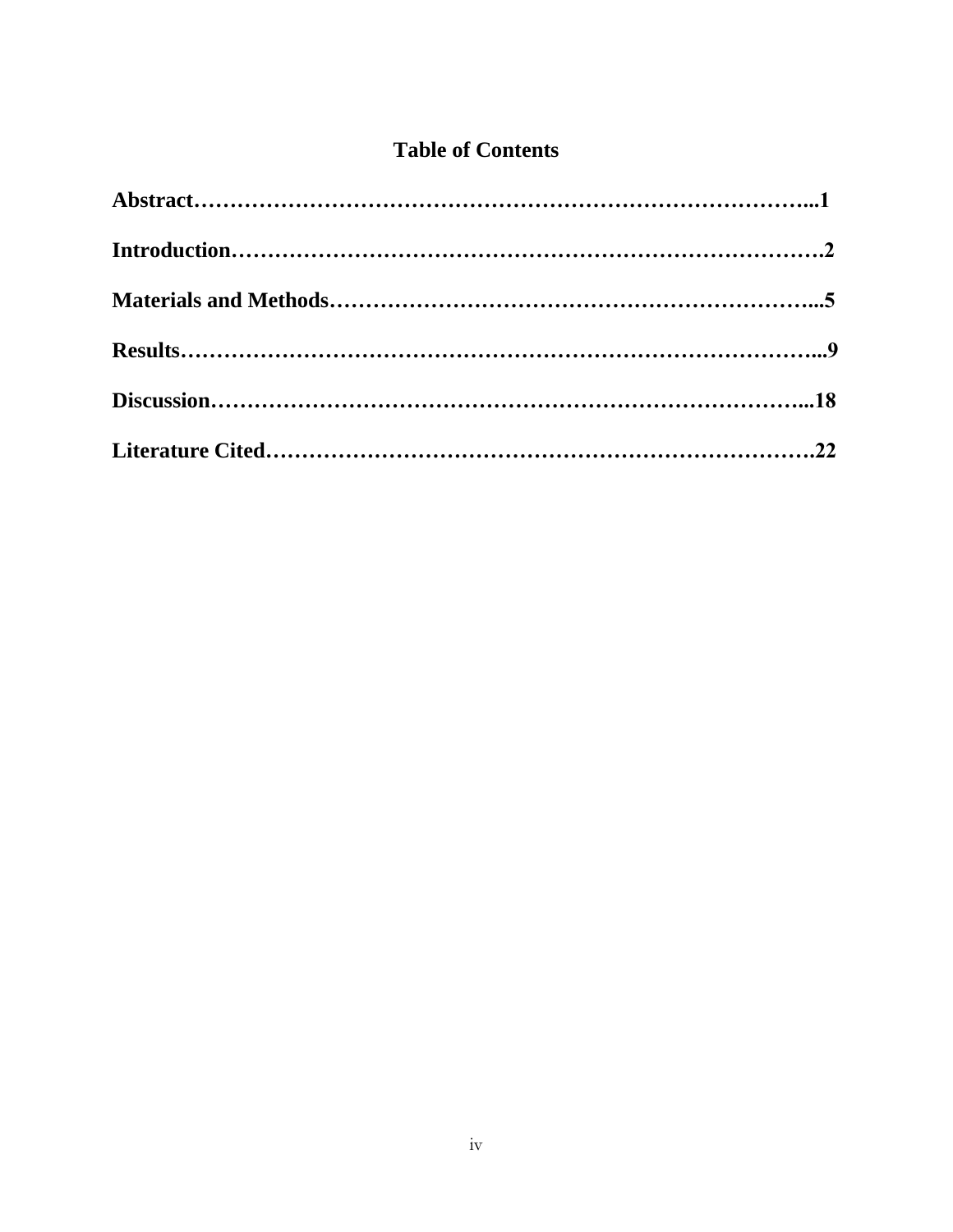## **List of Figures**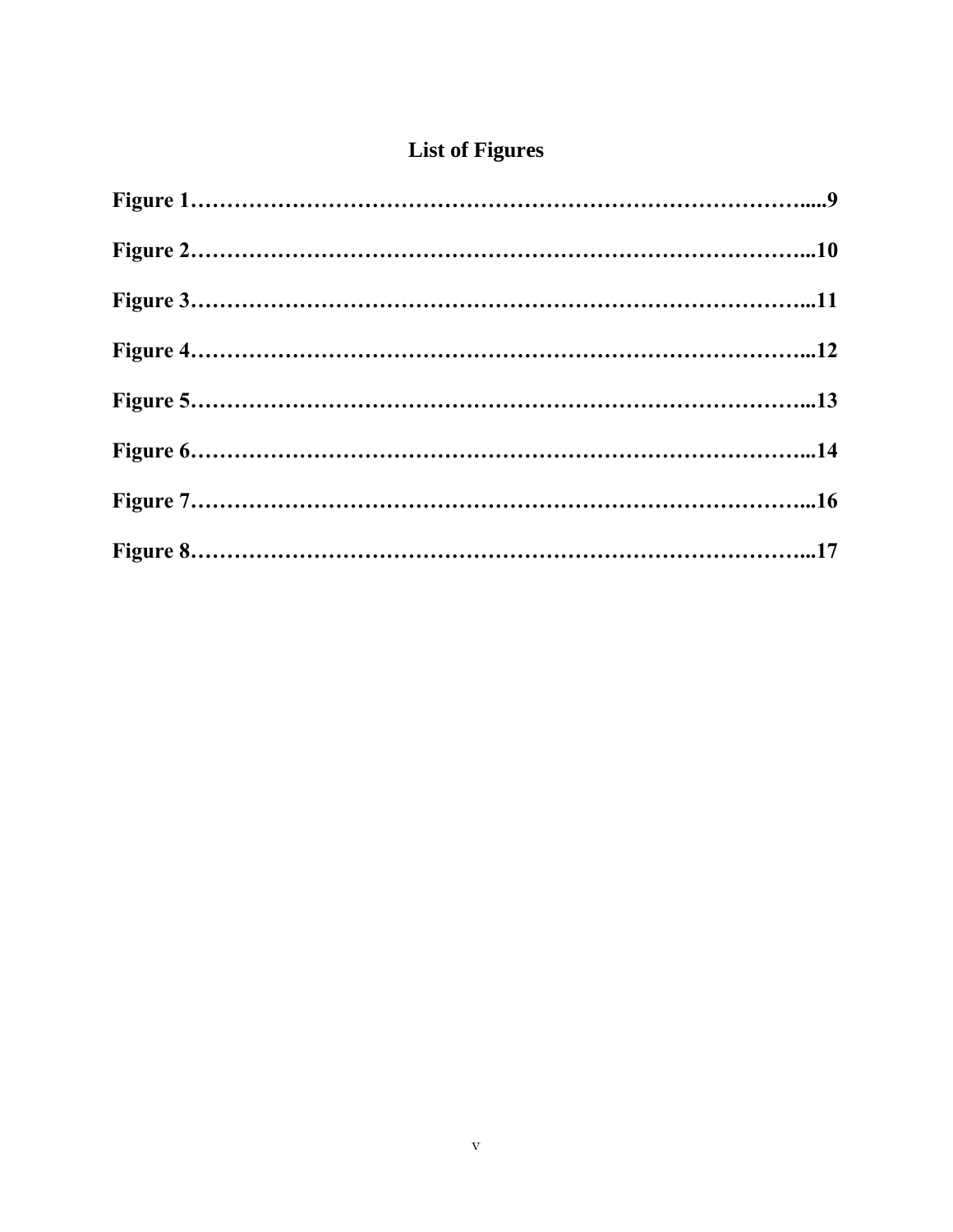#### **Abstract**

Many studies have demonstrated that increased levels of free fatty acids (FFAs) are associated with increased apoptosis in hepatocytes, podocytes, myocytes, and pancreatic islet cells. However, the effects of FAAs on neuronal cell function are not well characterized. In this study, mouse neuroblastoma cells from the Neuro-2a (N2a) cell line were treated with either bovine serum albumin (BSA) or different concentrations of BSA-conjugated palmitate (PA) and examined cell viability using MTT assay. Concentrations of PA at or above 200 μM in the growth media were associated with a decrease in cell viability. In order to examine whether Nacetylcysteine (NAC) or sodium phenylbutyrate (PB) affected the PA-induced decrease in cell viability, N2a cells were treated with PA in combination with either NAC or PB and cell viability was measured using MTT assay. Neither NAC in concentrations of up to 200 μM nor PB in concentrations of up to 1 mM was able to attenuate the PA-induced decrease in N2a viability. When viewed under a microscope PA treated cells exhibited increased irregularity in size and shape as compared to cells treated with BSA. In order to examine whether PA treatment affected insulin signaling in this cell line, N2a cells were treated with 200 μM PA for 24 hours followed by stimulation with 25 ng/mL insulin for 0, 5, or 10 minutes. Activation of AKT1 and GSK-3β was then analyzed by Western blot assay. Preliminary results suggested that while insulin-induced GSK-3β activation may not be affected by PA treatment, insulin-induced AKT1 activation appeared to be attenuated by PA treatment as compared to BSA-treated controls. These results remain to be confirmed and the mechanism of the PA-induced changes in viability and insulin signaling remain to be defined.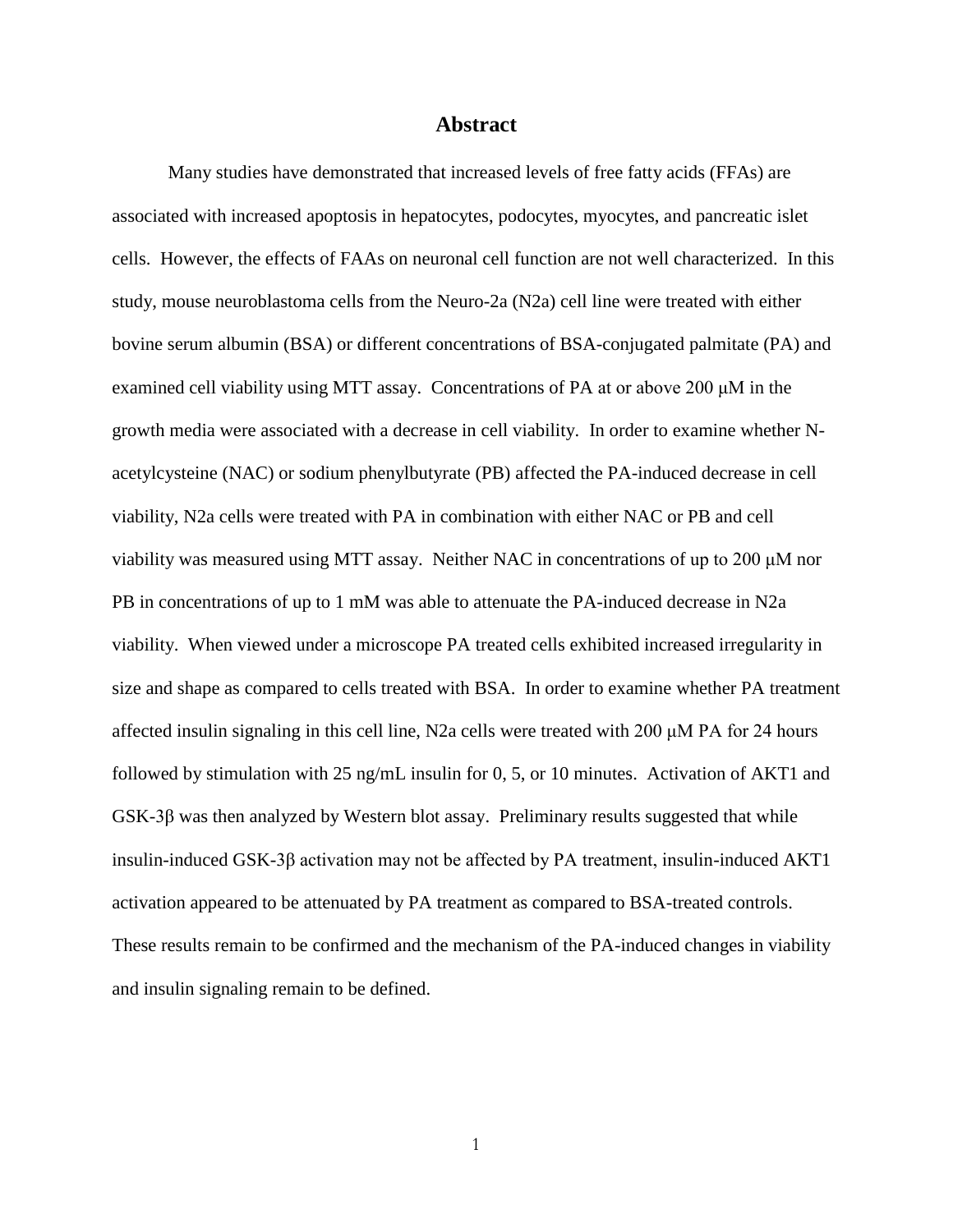#### **Introduction**

Obesity, defined as a body mass index (BMI) of 30 or greater, is a growing public health concern in the United States. According to the 2010 data from the CDC approximately 36% of adults and 17% of children in the U.S. were categorized as obese.<sup>1</sup> Obesity is associated with a number of comorbid medical conditions including hypertension, coronary artery disease, stroke, sleep apnea, non-alcoholic fatty liver disease, the development of several types of cancer, and type 2 diabetes. $2-5$ 

Individuals with type 2 diabetes experience a systemic insensitivity to the effects of insulin, a decreased compensatory insulin secretion response, and a consequent increase in blood glucose levels.<sup>6</sup> Insulin is a peptide hormone that is central to proper glucose metabolism. When blood glucose levels become elevated insulin is released from the β islet cells of the pancreas. On binding to its receptor, this hormone initiates a complex intracellular signal transduction cascade.<sup>7</sup> One of the most important metabolic effects of this cascade is the translocation of the Glut4 transporter from intracellular stores to the plasma membrane in adipocytes and myocytes, which promotes glucose uptake by these cells. Insulin also promotes glycogen synthesis and inhibits lipolysis, both of which are important for maintaining the proper energy balance in an organism.<sup>8</sup> In addition to its metabolic effects, this hormone also promotes protein synthesis as well as cell survival, differentiation, and proliferation.<sup>9-10</sup>

While insulin may alter the subcellular localization of neuronal glucose transporters, unlike some other tissues neurons do not appear to experience increased glucose uptake solely in response to insulin exposure.<sup>11</sup> Despite this fact, neurons express the insulin cell-surface receptor and studies suggest that insulin signaling plays an important role in proper neuronal function.<sup>12</sup> Insulin signaling is impaired in the neurons of several mouse strains that are used as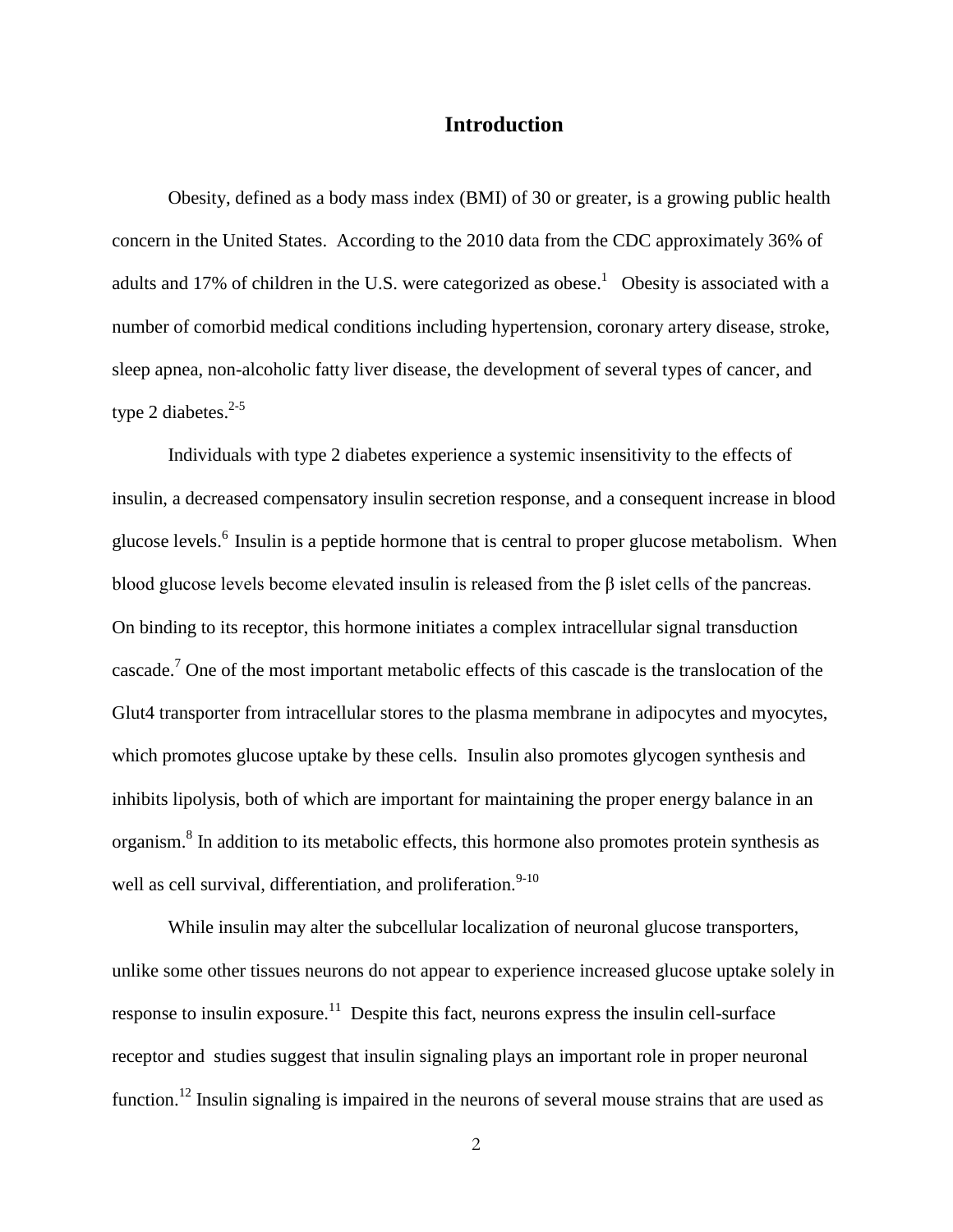models for type 2 diabetes and are prone to developing diabetic neuropathy, a condition characterized by peripheral nerve dysfunction.<sup>13-14</sup> Attenuated insulin signaling has also been associated with decreased cognitive performance and the formation of β-amyloid plaques commonly found in Alzheimer's disease.<sup>15-16</sup>

Protein kinase B, also known as AKT, serves a crucial role in mediating many of the effects of the insulin signaling pathway. This serine/threonine kinase is activated by phosphorylation as part of the cascade which, in turn, phosphorylates a number of downstream effector molecules. Among these targets are glycogen synthase kinase 3β (GSK-3β), which is involved in regulating glycogen synthesis, and Bcl-2-associated death protein, which is involved in initiating apoptosis.<sup>17</sup>

One of the most common clinical findings in obese individuals is an elevated level of free fatty acids (FFAs) in the blood.<sup>18</sup> In vitro studies have been performed in a number of different tissues, including hepatocytes, podocytes, myocytes, and pancreatic islet cells to examine the effects of exposure to these elevated FFA levels. One of the common cellular effects of FFA exposure for periods greater than 12 hours is the induction of apoptosis in these cell types.<sup>19-22</sup> Prolonged treatment with elevated FFA levels has also been associated *in vitro* with impaired AKT1 activation and a consequent decrease in insulin signaling in hepatocytes and adipocytes.<sup>23-</sup> 24

While the exact mechanism underlying these changes remains unclear, endoplasmic reticulum (ER) and oxidative stress caused by FFA exposure have both been proposed as causative factors in impaired insulin signaling. According to the ER stress theory prolonged exposure to FFAs causes unfolded proteins to accumulate in the ER. This buildup triggers the initiation of the cellular unfolded protein response. As a part of this response c-Jun amino-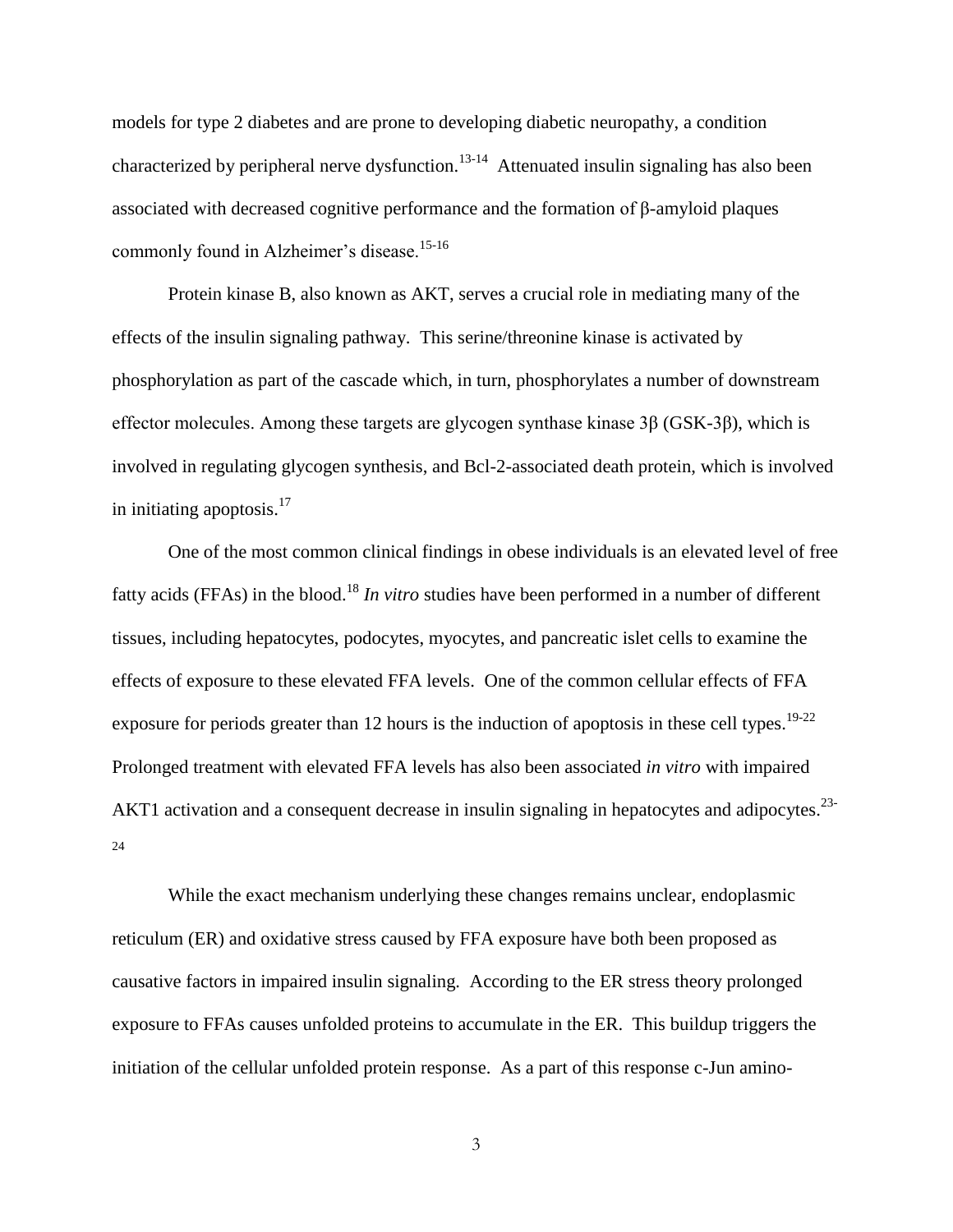terminal kinase (JNK) is activated and subsequently adds inhibitory serine phosphorylations to components of the insulin signaling cascade.<sup>25</sup> The oxidative stress theory states that the increased intracellular FFA load leads to an increase in β-oxidation and a consequent rise in reactive oxygen species (ROS) production. These ROS, in turn, activate kinases such as JNK and p38 which phosphorylate and attenuate the action of components of the insulin signaling pathway.<sup>26</sup> Both ER stress and ROS generation have also been implicated in the induction of apoptosis.27-28

Though there have been significant studies to examine the effects FFA exposure on cell survival and insulin signaling in liver, muscle, pancreatic islet cells, and other peripheral tissues, the impact of such treatments on neuronal tissue has not been well characterized. We first examined the effects of PA exposure on the viability of the N2a cells by MTT assay. We then treated cells with PA in combination with either NAC, an ROS scavenger, or PB, a chemical that has been shown to reduce ER stress, in an effort to determine whether oxidative or ER stresses contribute to PA-induced changes in N2a viability. We also used a microscope to visualize cells after PA treatment to study any morphological changes. Finally, we sought to examine the effects PA treatment on insulin signaling in N2a cells through Western blotting.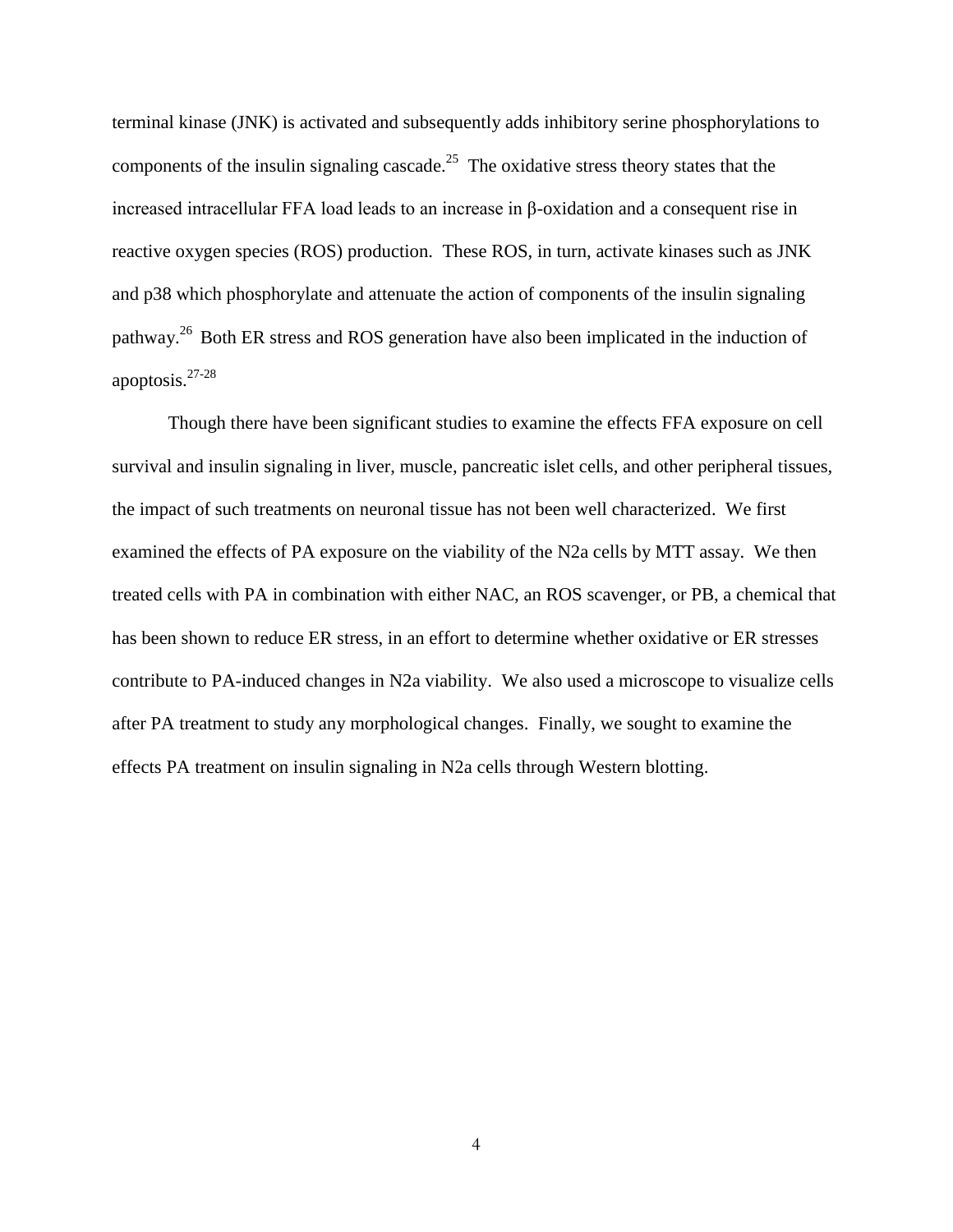#### **Materials and Methods**

#### *Cell Culture*

Neuro-2a (N2a), a murine neuroblastoma cell line, was purchased from the American Type Culture Collection (ATCC, Manassas, VA). These cells were maintained in Eagle's Modified Essential Medium (EMEM) containing 10% fetal bovine serum (FBS) and 1% pen/strep antibiotic. Cells were cultured at  $37^{\circ}$ C in a humidified incubator with 5% CO<sub>2</sub>.

#### *MTT Assay*

N2a cells were seeded into a 96-well cell culture plate at  $2.5x10^3$  cells per well in EMEM containing FBS and pen/strep as described above. One day after seeding, cells were treated as follows. For the PA dose response experiment, cells were treated with 0, 25, 50, 100, 200, 400, or 600 μM PA for 24 hours. For the PA/NAC cotreatment experiment, cells were treated with either 2.4 mg/mL BSA or 200  $\mu$ M PA in combination with 0, 25, 50, 100, or 200  $\mu$ M NAC for 24 hours. For the PA/PB cotreatment experiment, cells were treated with either 2.4 mg/mL BSA or 200 μM PA in combination with 0, 25, 50, 100, 200, 500, or 1000 μM PB for 24 hours. Each well then received 10 μL of 5 mg/mL MTT and incubated for 4 hours. At the end of this incubation, 100 μL of solubilization reagent was added to each well of the cell culture plate. The plate was rested at room temperature for 10 minutes to allow complete dissolution of all formazan crystals and read at 560 nm using a Spectramax M5 plate reader (Molecular Dynamics, Sunnyvale, CA). Absorbance values for each treatment group were normalized to the control group to determine relative cell viability.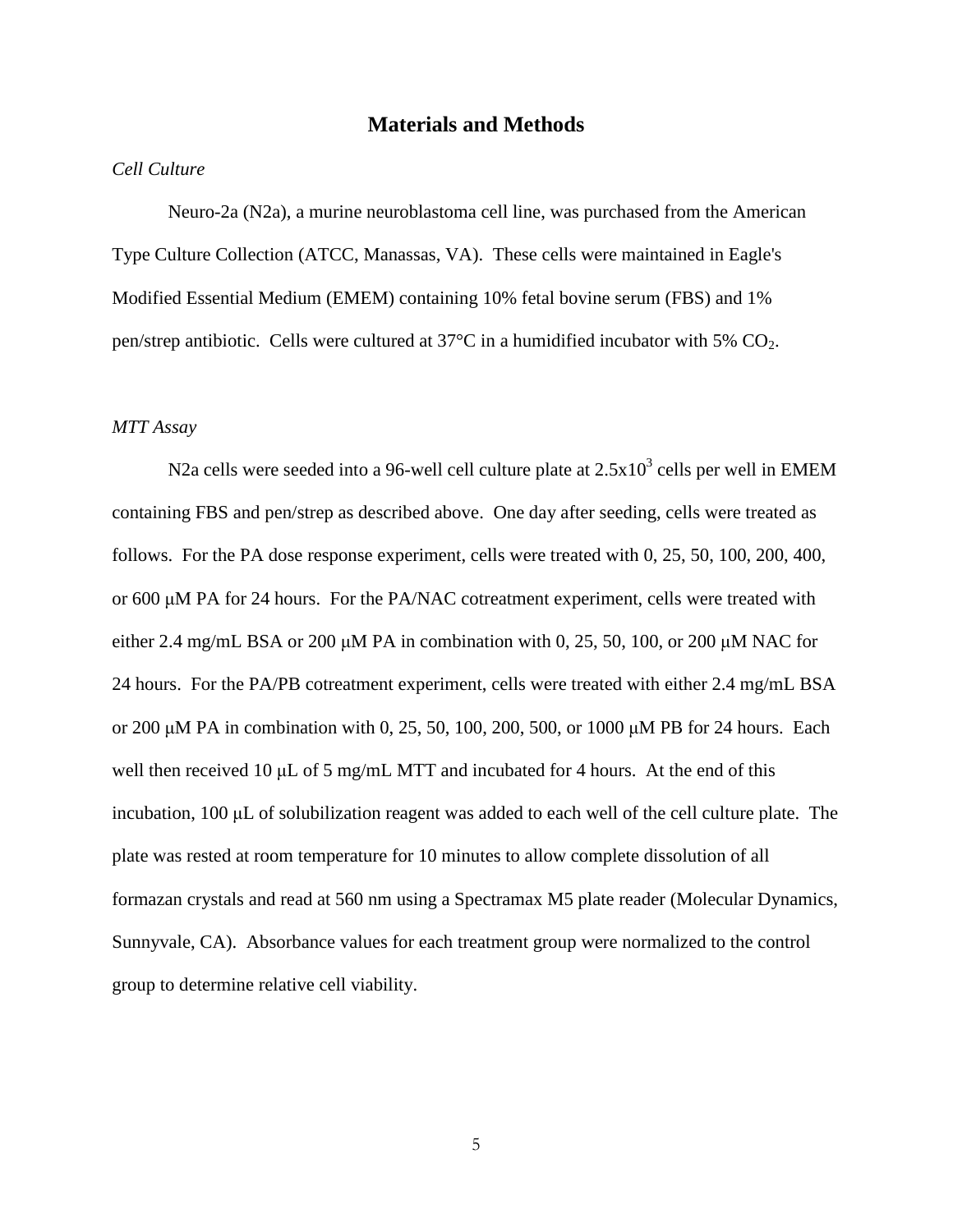#### *Microscopy*

N2a cells were seeded into 6-well culture plate at  $2.0x10<sup>5</sup>$ , incubated overnight, and rinsed with PBS. The media was then replaced with serum-free EMEM and treated with 2.4 mg/mL BSA or PA at 100, 200, or 400 μM and incubated for 24 hours. At the end of the treatment period, the cells were washed with PBS to remove non-adherent cells before being imaged at 400X magnification using an Amscope MU1000 camera and the ToupView software (ToupTek Photonics).

#### *Insulin Time Course*

N2a cells were seeded into 6-well culture plates at  $1.8x10^5$  cells per well. One day after seeding the cells were rinsed with PBS. The media was then replaced with serum-free EMEM supplemented with 2.4 mg/mL BSA and incubated for 24 hours before being treated with 25 ng/mL insulin for 0, 5, or 10 minutes.

#### *Palmitate Treatment*

N2a cells were seeded into 6-well culture plates at  $1.8x10^5$  cells per well for control wells and  $3.0x10<sup>5</sup>$  cells per well for PA treatment wells. One day after seeding, the cells were rinsed with PBS. The media was then replaced with serum-free EMEM and treated with 2.4 mg/mL BSA for control wells and 200 μM PA for PA treatment wells. Cells were incubated for 24 hours before being treated with 25 ng/mL insulin for 0, 5, or 10 minutes.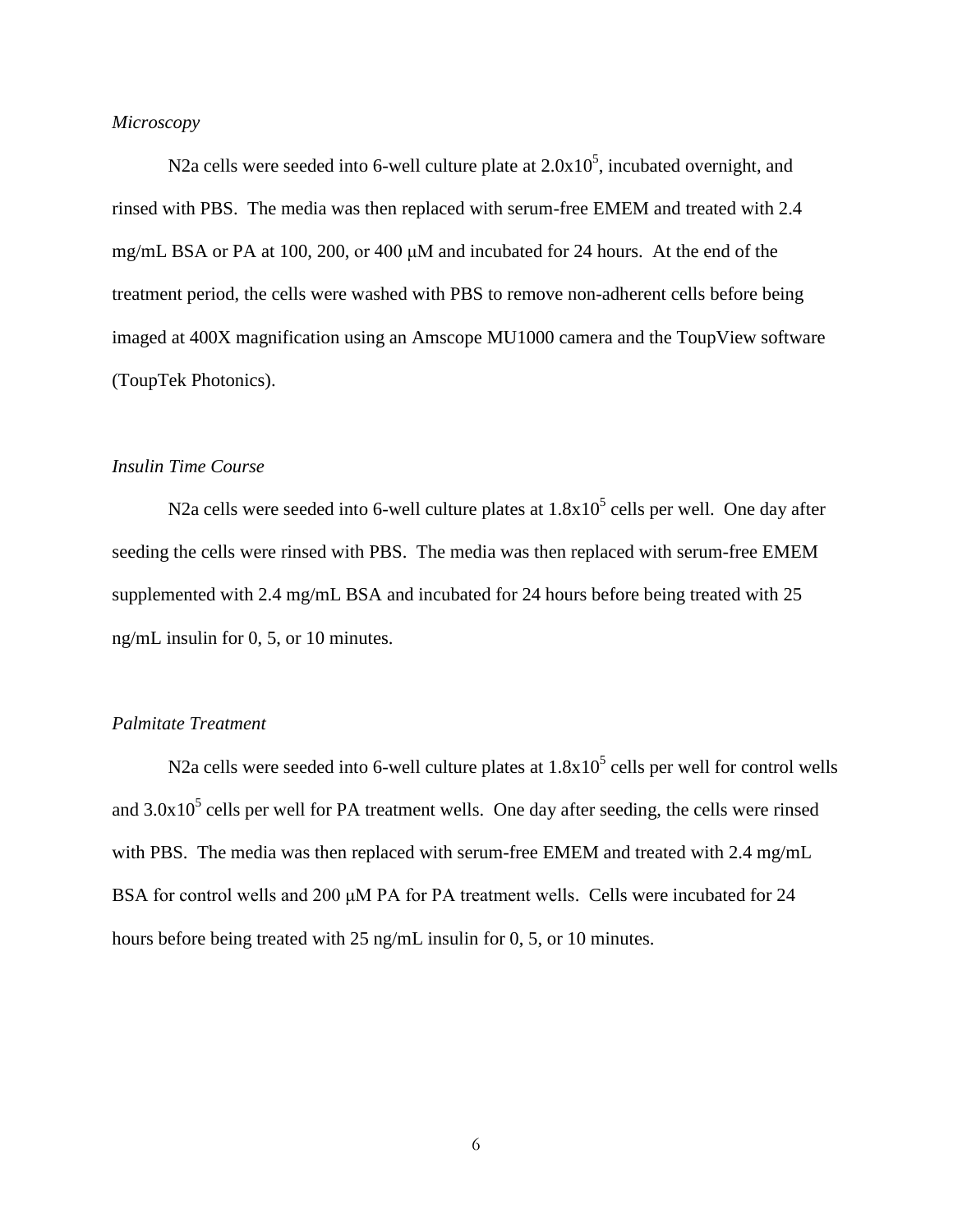#### *Protein Extraction*

At the end of the treatment period, media was aspirated from the wells of 6-well cell culture plates. The cells were washed with Hank's balanced salt solution, then 100 μL of 1X cell lysis buffer (0.0625M Tris, 0.05 M dithiothreitol, 10% glycerol, 2% sodium dodecyl sulfate, 0.01% bromophenol blue) was added to each well. Samples were then collected and sonicated using a 550 Sonic Dismembrator (Fischer Scientific, Pittsburgh, PA) for 15 pulses while on ice.

#### *Western Blot Analysis*

Aliquots of lysed protein samples were taken from the protein extraction samples, heated to 95°C for 5 minutes, and then centrifuged at 10000 rpm for 5 minutes. Aliquots were then loaded into 10% (w/v) sodium dodecyl sulfate-polyacrylamide gel electrophoresis (SDS-PAGE) gels and resolved by electrophoresis performed at 100V. Protein was then transferred from the gels to nitrocellulose membranes electrophoretically. The membranes were blocked with Superblock (ThermoScientific, Logan, UT) for 1 hour at room temperature, then incubated with primary antibodies immunoreactive against phospho-AKT1 (Epitomics, Burlingame, CA) or phospho-GSK-3β (Santa Cruz Biotechnology, Dallas, TX) at appropriate dilutions overnight at 4°C. Membranes were washed with tris-buffered saline with 0.1% Tween-20 (TBST), then incubated in horseradish peroxidase (HRP)-conjugated secondary antibodies for 1 hour at room temperature. Membranes were washed again in TBST and developed using the ECL Plus detection kit (ThermoScientific, Logan, UT). Images of the membranes were generated using a Storm 860 Molecular Imager (Molecular Dynamics) and quantified using the Image J program from the National Institutes of Health. Following this, the membranes were stripped and reprobed with primary antibodies immunoreactive against total AKT1 or total GSK-3β. Band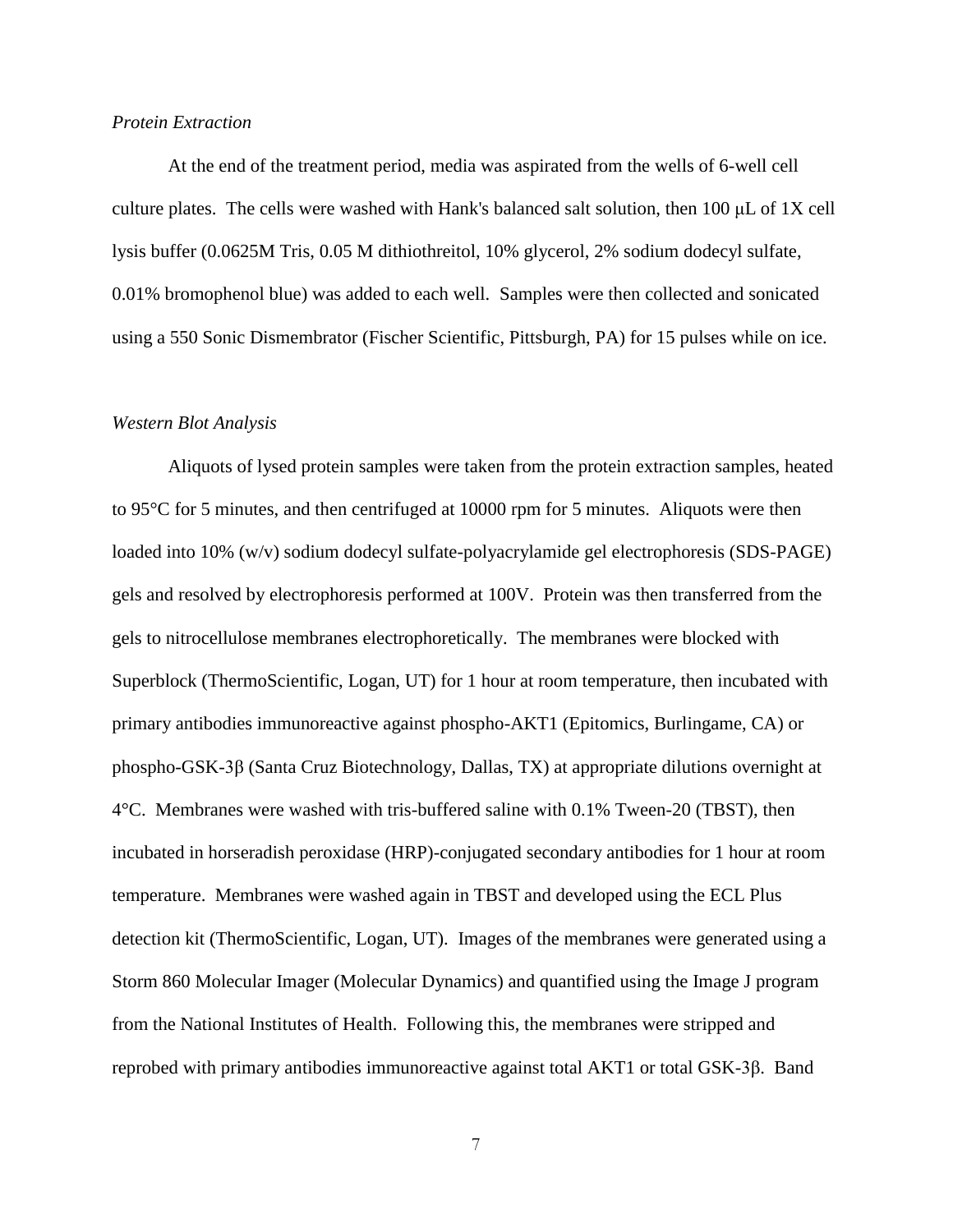intensities for p-AKT1and p-GSK-3β were then normalized to total AKT-1 or GSK-3β respectively and plotted.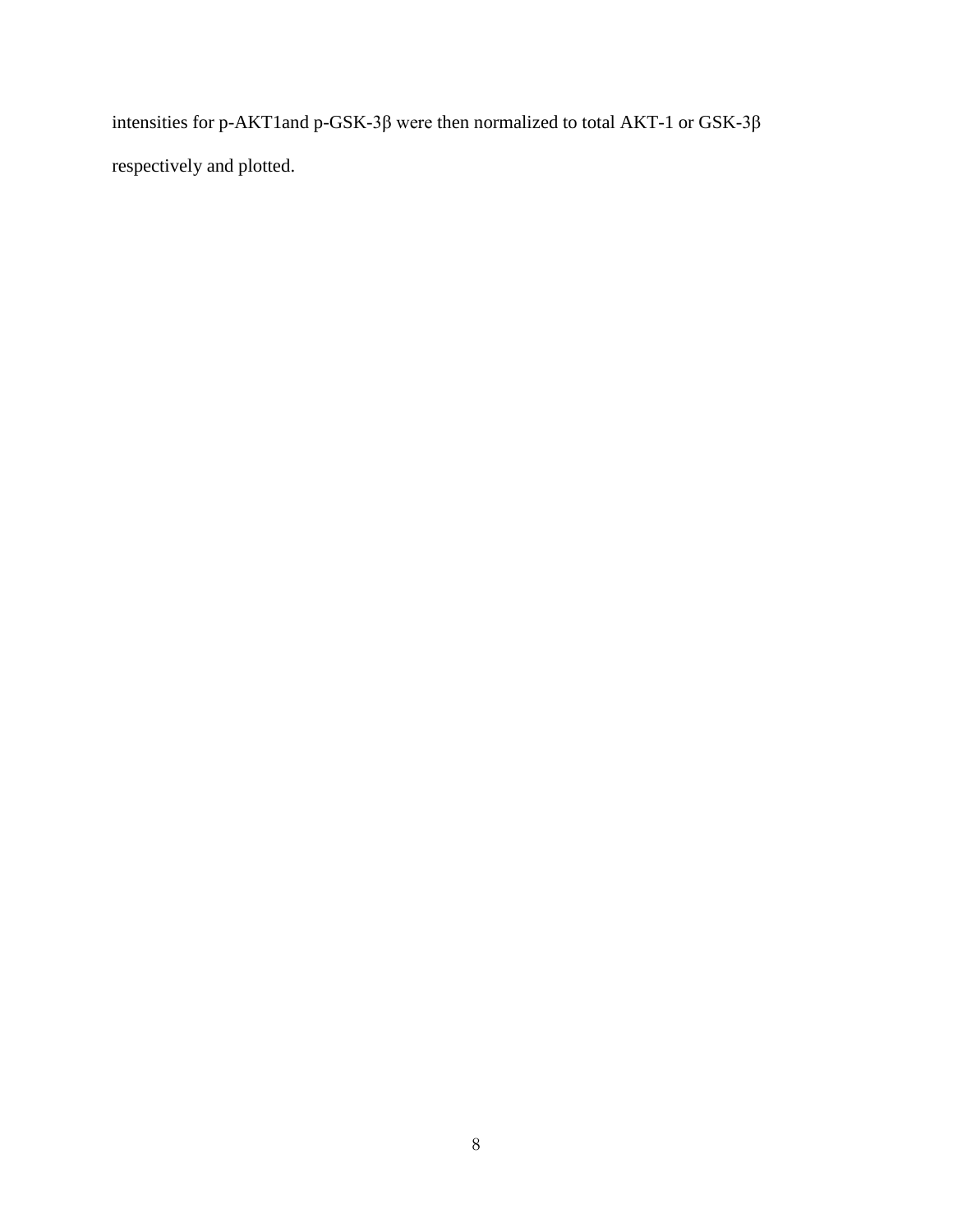#### **Results**

#### *Effects of PA Treatment on N2a Cell Viability*

To determine the effects of PA exposure on neuronal cell viability, cells were seeded into a 96-well culture plate and allowed to rest overnight. They were then treated with PA at 0, 25, 50, 100, 200, 400 or 600 μM for 24 hours before cell viability was analyzed by MTT assay.

Analysis of the data revealed an 8% increase in N2a cell viability following treatment with 25 μM PA, while the 50 μM and 100 μM treatment groups showed no significant difference in cell viability when compared to control. As the concentration of PA treatment continued to increase, cell viability decreased in a dose-dependent manner. The 200 μM, 400 μM, and 600 μM treatment groups experienced a 20%, 28%, and 34% reduction in cell viability respectively (Fig. 1).



Fig 1 **Effects of PA Treatment on Cell Viability as Measured by MTT Assay**  N2a cells were seeded and treated with PA at the indicated concentrations for 24 hours. Cell viability was then measured via MTT assay. Data are presented as mean  $\pm$  SD; n=12.  $*$ indicates significant difference from the 0 μM PA treatment group,  $p<0.05$ .

*Effects of PA/NAC Cotreatment on N2a Cell Viability*

To study the effects of NAC on PA-induced changes in cell viability we seeded N2a cells into a 96-well culture plate and, following an overnight rest, treated them with either 2.4 mg/mL BSA or 200 μM PA for 24 hours. Cells in each group were cotreated with 0, 25, 50, 100, or 200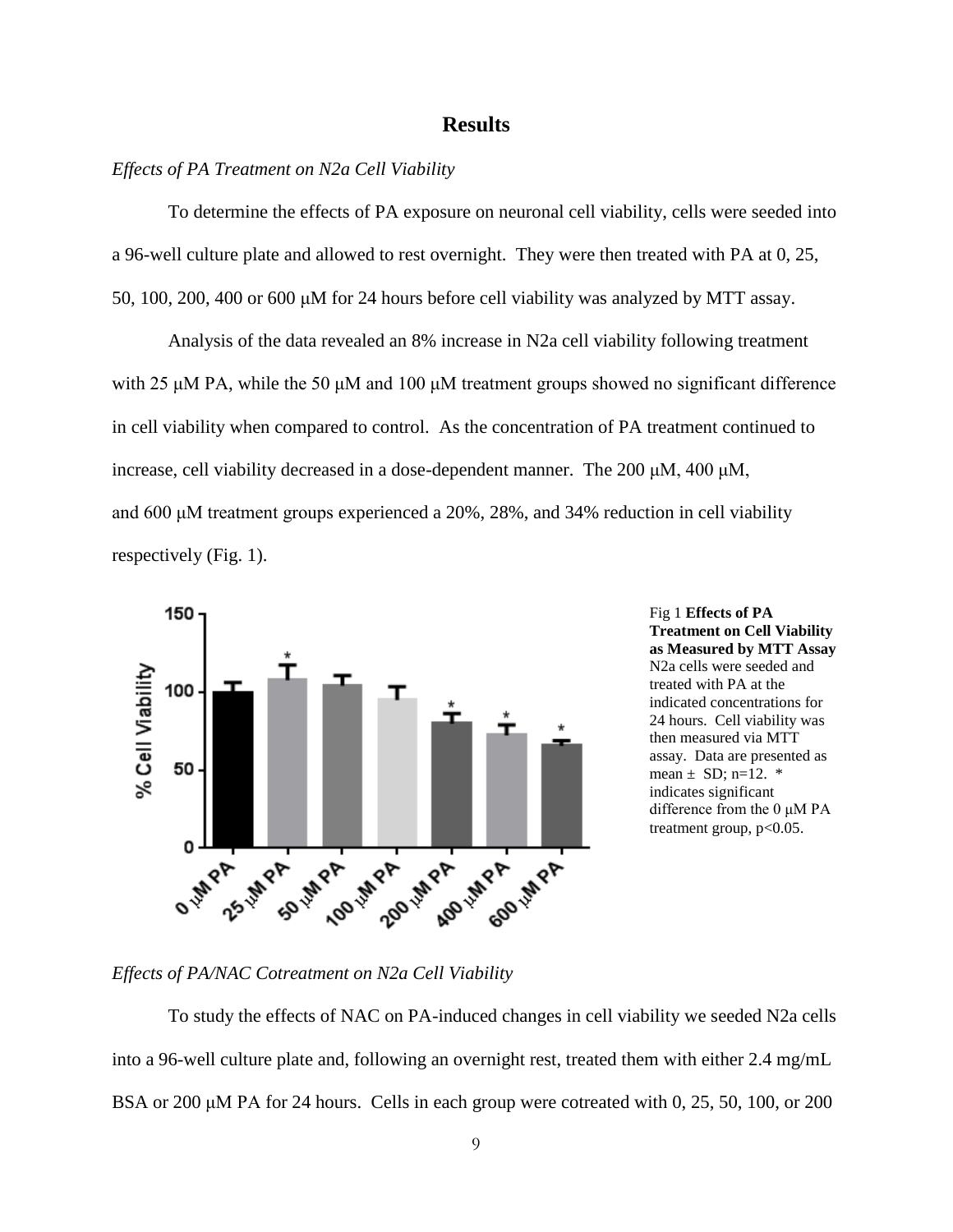μM NAC for the same duration. At the end of this incubation period an MTT assay was used to determine cell viability in each treatment group. Data were normalized to the untreated control group.

None of the concentrations of NAC used for treatment induced a significant change in cell viability in the BSA treatment groups when compared to the untreated control. Cells treated with PA and 0 μM NAC exhibited a 22% decrease in cell viability compared to BSA treated cells. Increased concentrations of NAC up to 200 μM did not have any significant effects on the reduction in cell viability induced by PA (Fig. 2).



Fig 2 **Effects of PA/NAC Cotreatment on N2a Cell Viability as Measured by MTT Assay** N2a cells were seeded and treated with 2.4 mg/mL or 200 μM PA and cotreated with NAC at the indicated concentrations for 24 hours. Untreated cells were used as control group. Cell viability was then measured via MTT assay. Data are presented as mean  $\pm$  SD; n=8.  $*$ indicated significant difference from the BSA/0 μM NAC treatment group, p<0.05.

#### *Effects of PA/PB Cotreatment on N2a Cell Viability*

To investigate the effects of PB on PA-induced changes in cell viability N2a cells were seeded into a 96-well culture plate and allowed them to rest overnight. We then treated them with either 2.4 mg/mL BSA or 200 μM PA and cotreated with 0, 25, 50, 100, 200, 500 μM, or 1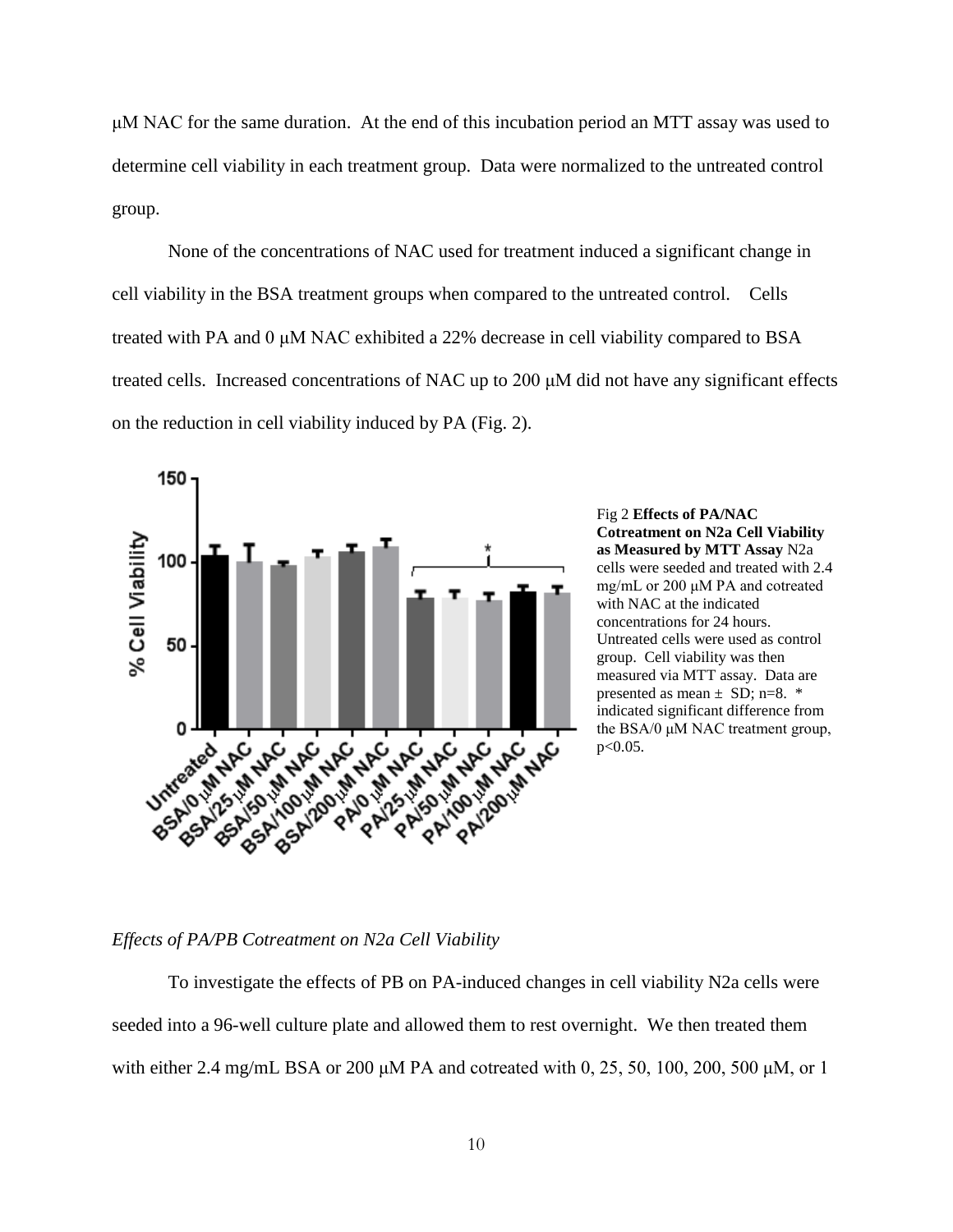mM of PB for 24 hours. Following this incubation an MTT assay was performed to determine cell viability in each treatment group. Data were normalized to the control group.

None of the concentrations of PB used for treatment induced a significant change in cell viability in the BSA treatment groups when compared to the untreated control. Cells treated with PA and 0 μM PB displayed a 21% reduction in cell viability when compared to cells treated with BSA. Cotreatment with concentrations of PB from 25μM to 1 mM did not result in a statistically significant reversal of this decrease in cell viability (Fig. 3).





#### *Cell Imaging*

To directly visualize the effects of PA treatment on N2a cell viability and morphology cells were plated and allowed to rest overnight. Cells were then washed with PBS before serumfree EMEM supplemented with 2.4 mg/mL BSA or 100, 200, or 400 μM PA was added. After a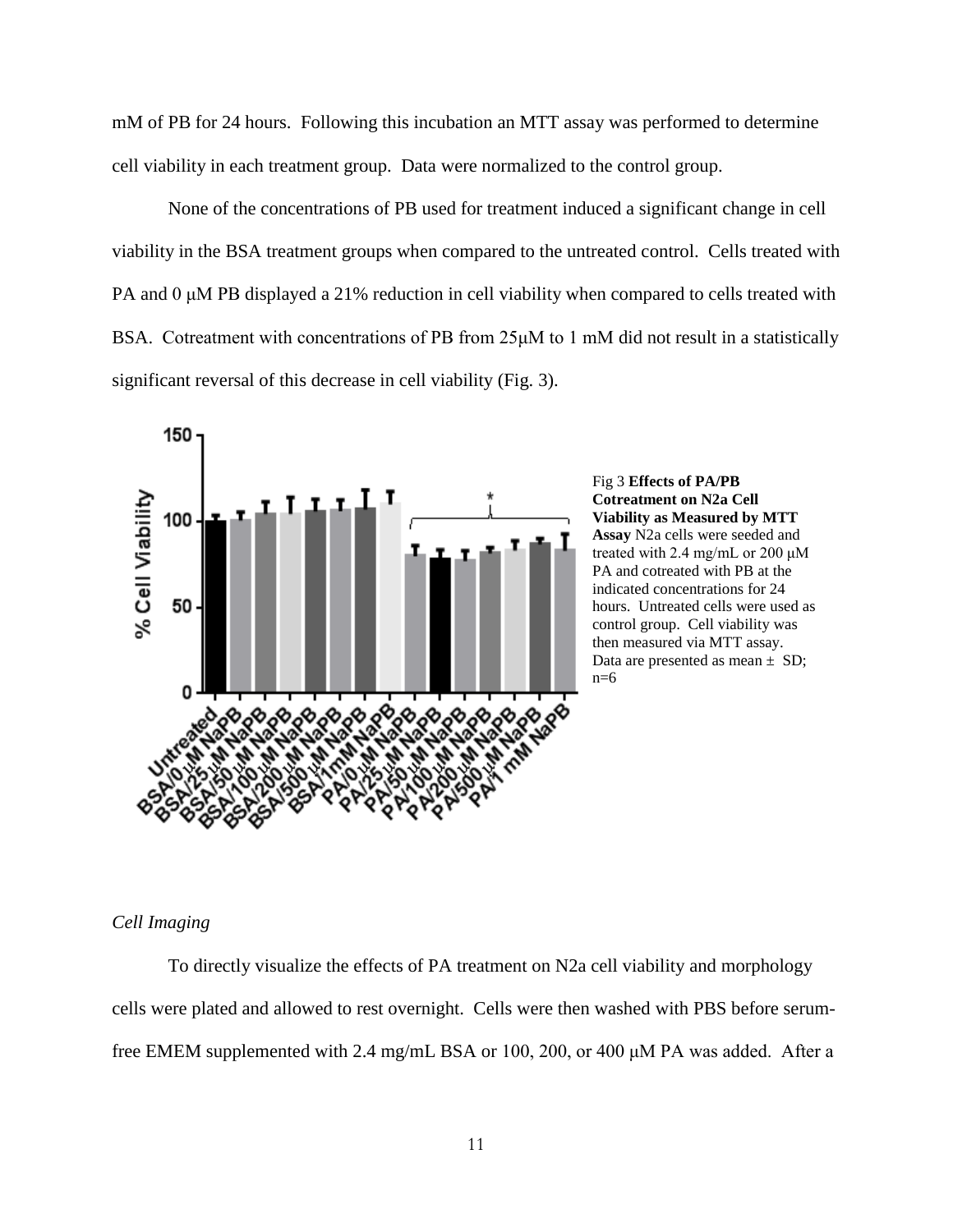24 hour incubation period the culture wells were washed to remove non-adherent cells before being imaged at 400X magnification.

Imaging of the BSA treatment group showed a fairly consistent size and morphology among all cells in the field of view. They were generally round and each extended several projections from the cell body into surrounding environment (Fig. 4A). PA treatment was associated with a dose-dependent decrease in the number of adherent cells, as well as the number of projections extending from each cell. PA treatment also appeared to induce an increased variability in cell size when compared to the BSA treatment group (Fig 4B-D).



Fig 4 **Effects of PA Treatment on Cell Confluence and Morphology**  Cells were incubated for 24 hours in 2.4 mg/mL BSA (A), 100 μM PA (B), 200 μM PA  $(C)$ , or 400  $\mu$ M PA (D) and then imaged at 400X magnification. Scale bar indicates 10 μm.

#### *Insulin-Induced AKT1 Activation*

To determine whether insulin exposure induced AKT1 phosphorylation in our cell line, N2a cells were plated and allowed to rest overnight. Cells were then washed and incubated in serum-free media containing 2.4 mg/mL BSA for 24 hours. Cells were subsequently challenged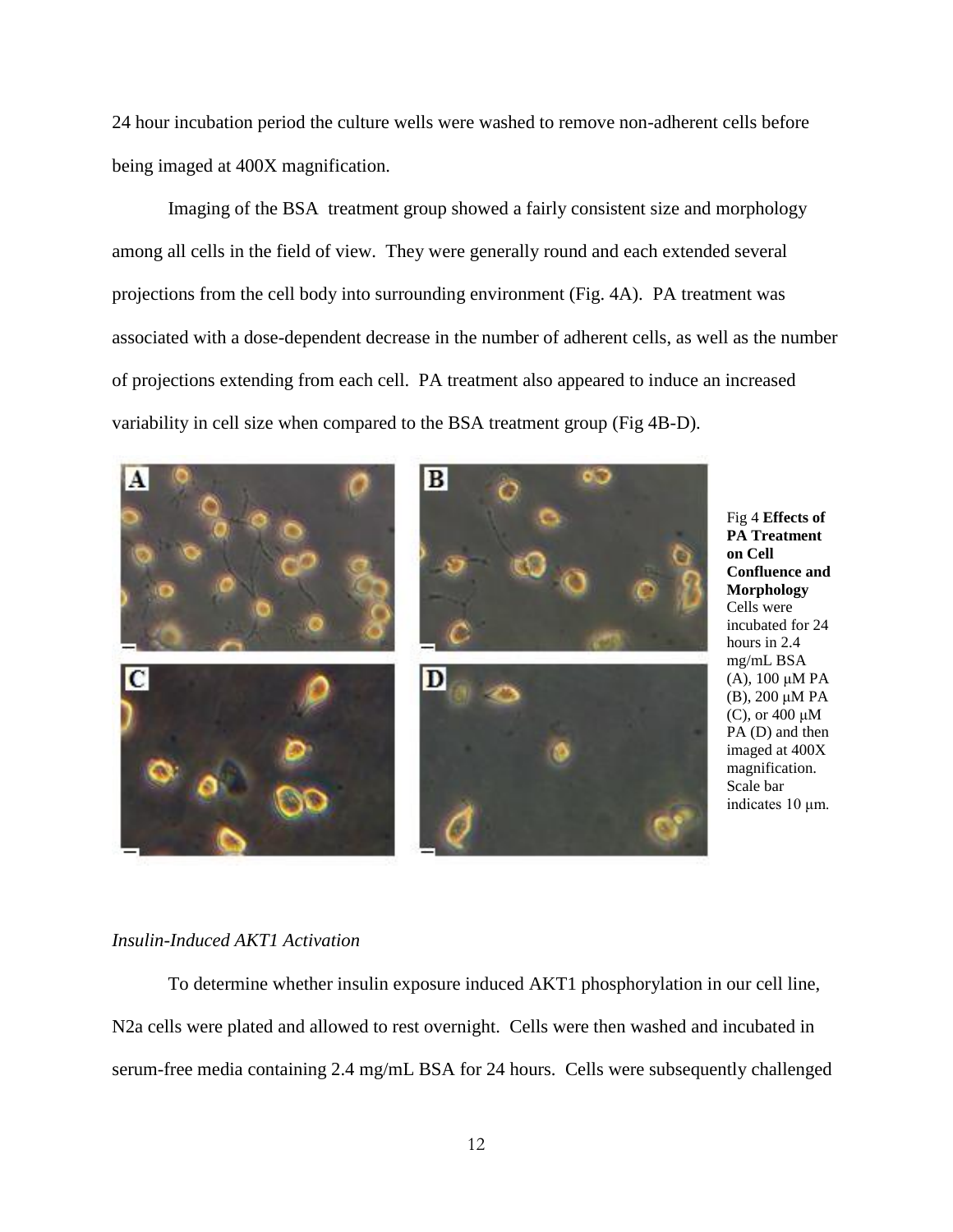with 25 ng/mL insulin for 0, 5, or 10 minutes. Protein was isolated from these cells and analyzed by Western blotting to determine the levels of the phosphorylated and total forms of AKT1. The intensity of each protein band was then quantified and plotted as the relative level of phospho- to total AKT1.

Analysis of the Western blotting quantification data showed an increase in AKT1 activation in both the 5 and 10 minute treatment groups (Fig. 5).



#### *Insulin-Induced GSK-3β Activation*

To determine whether insulin exposure induced GSK-3β phosphorylation in the N2a cell line, aliquots were taken from the protein samples collected in the previous insulin time course experiment and analyzed by Western blotting to determine the levels of the phosphorylated and total forms of GSK-3β. The intensity of each protein band was then quantified and plotted as the relative level of phospho- to total GSK-3β.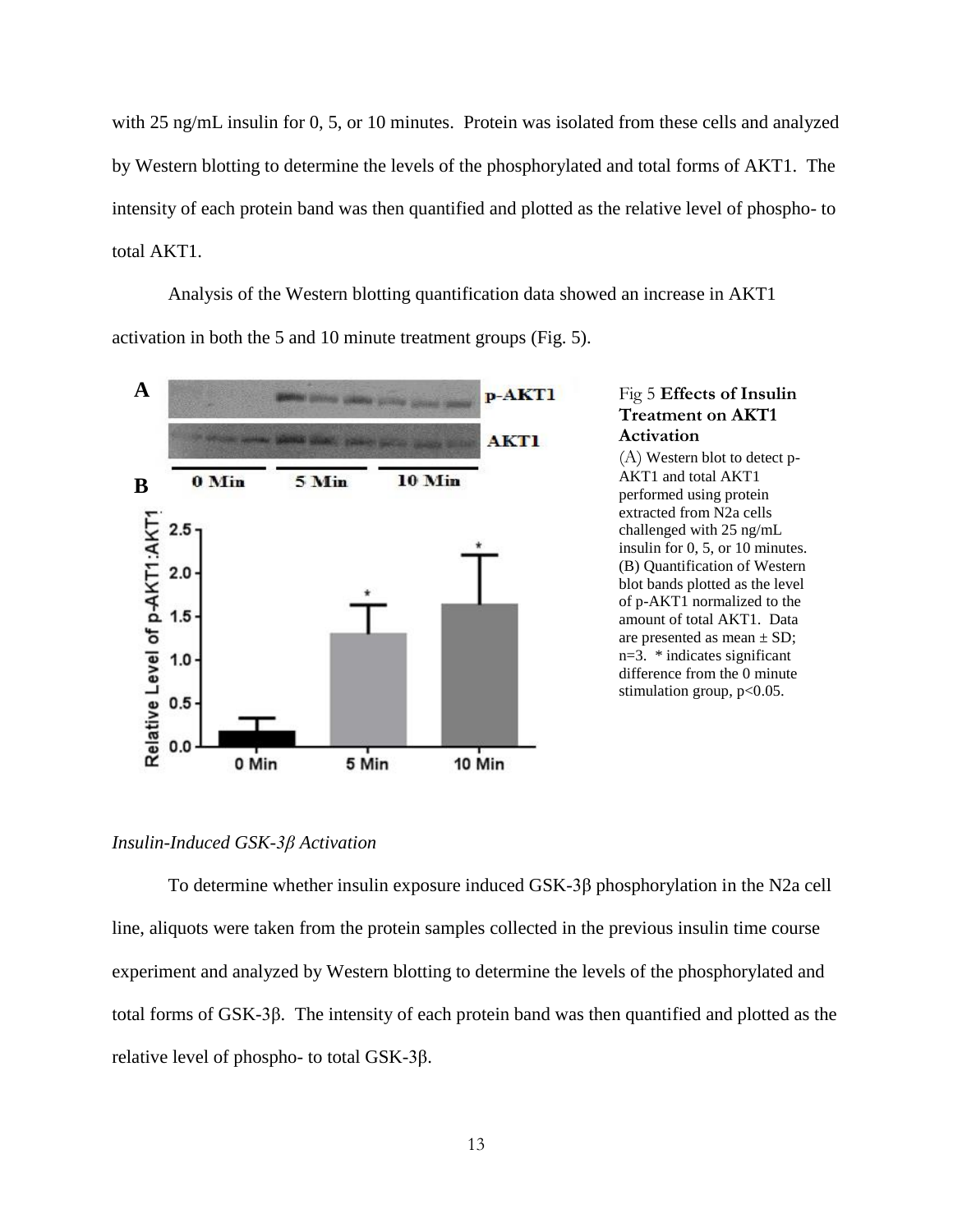Analysis of the Western blotting quantification data for GSK-3β phosphorylation showed that cells treated with insulin exhibited increased GSK-3β activation in at both 5 and 10 minutes following treatment. The increase in phosphorylation seen at 5 minutes did not reach statistical significance when compared to the control group, however (Fig. 6).



*Impact of PA Treatment on Insulin-Induced AKT1 Activation*

To investigate the effects of PA treatment on the degree of AKT1 phosphorylation in our cell line, we seeded N2a cells and incubated them in serum free media supplemented with 2.4 mg/mL BSA or 200 μM PA for 24 hours. At the end of this treatment period the cells were stimulated with 25 ng/mL insulin for 0, 5, or 10 minutes. Protein was then collected and analyzed by Western blotting to determine the levels of phospho- and total AKT1. The intensity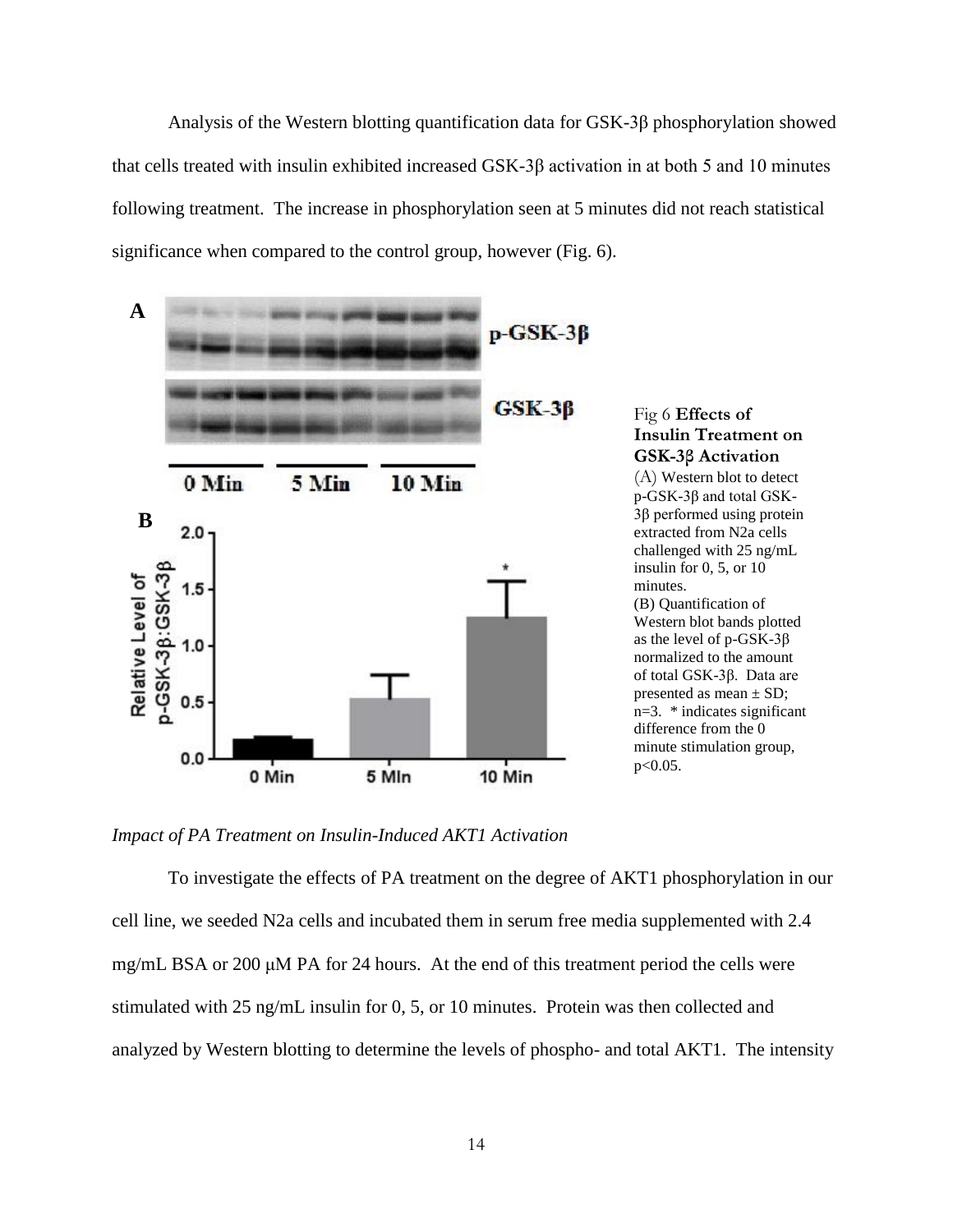of each protein band was then quantified and plotted as the relative level of phospho- to total AKT1.

Preliminary results from this experiment were consistent with our previous finding. BSA-treated cells that were challenged with insulin for 0 minutes showed a relatively low level of AKT1 activation. Insulin challenge for 5 and 10 minutes in the BSA treatment group was associated with an increase in AKT1 phosphorylation. The PA treatment group that was challenged with insulin for 0 minutes also displayed a low level of baseline AKT1 phosphorylation. Insulin challenge for 5 and 10 minutes in the PA treatment group appeared to be associated with an increase in AKT1 phosphorylation, though neither of these result represented statistically significant increase when compared to the PA-treated 0 minute challenge group (Fig. 7). Insulin-induced AKT1 activation in PA treated cells appeared to be attenuated when compared to activation in BSA treated cells, but we were unable to replicate these provisional results with further experimentation due to technical complications.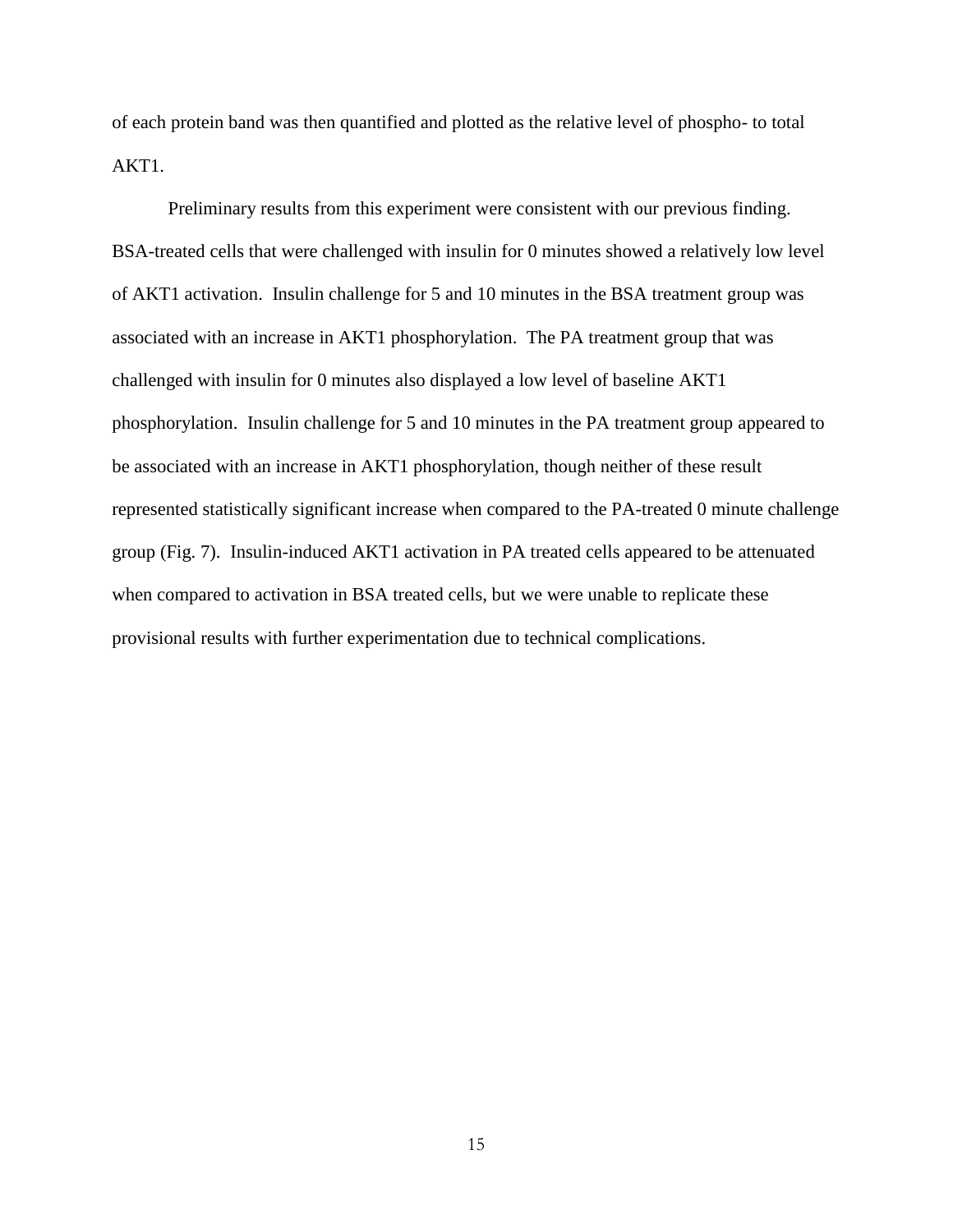

*Impact of PA Treatment on Insulin-Induced GSK-3β Activation*

To determine whether PA treatment had an impact on GSK-3β activation in the N2a cell line, aliquots were taken from the protein samples collected in the previous PA treatment experiment and analyzed by Western blotting to determine the levels of phospho- and total GSK-3β. The intensity of each protein band was then quantified and plotted as the relative level of phospho- to total GSK-3β.

Preliminary results for this experiment suggested that BSA-treated cells that were challenged with insulin for 0 minutes showed a relatively low level of GSK-3β activation. Insulin challenge for 5 and 10 minutes in the BSA treatment group resulted in increased GSK-3β. The 0-minute insulin challenge group that had been pretreated with PA also displayed a low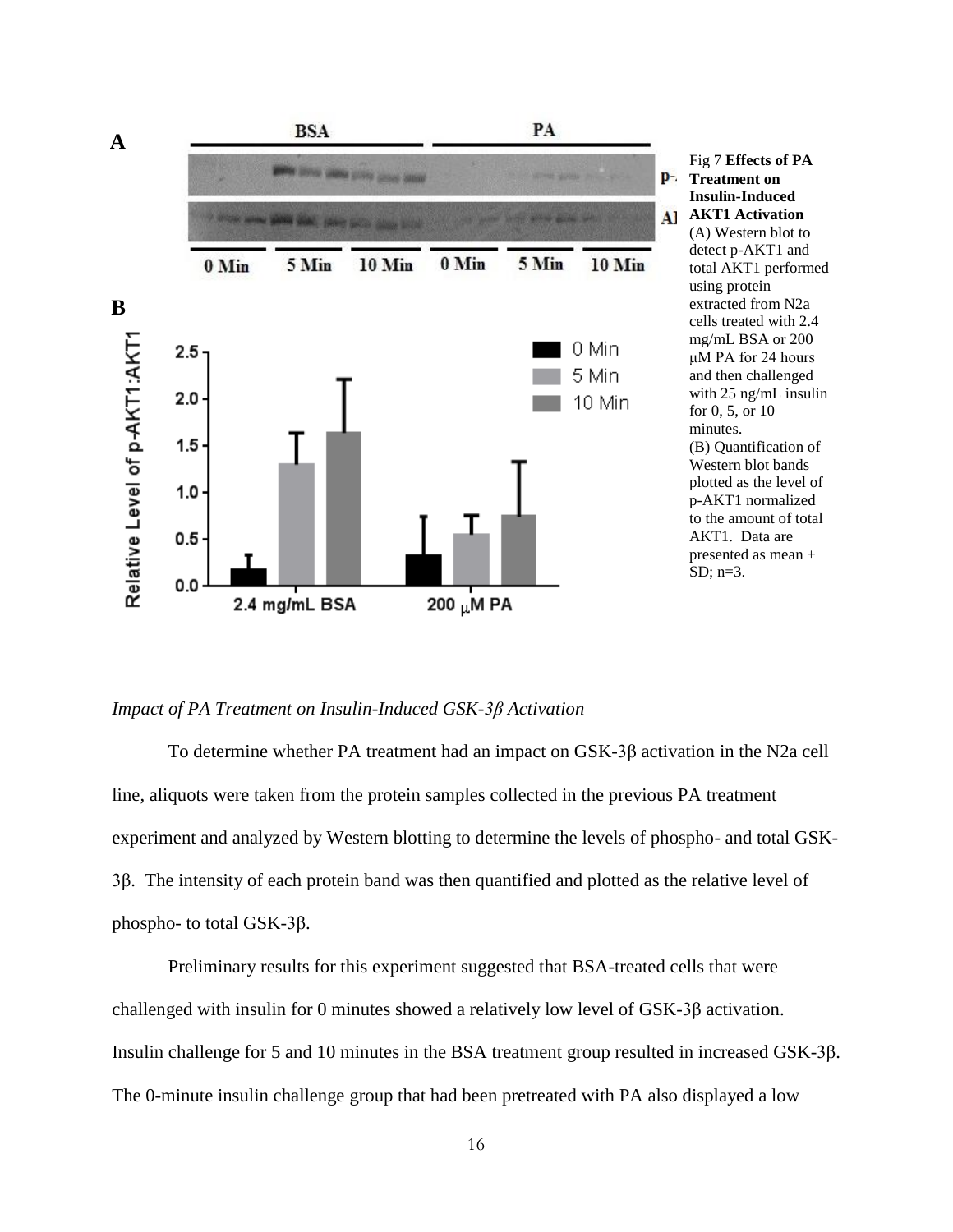level of baseline GSK-3β phosphorylation. Insulin challenge for 5 minutes also appeared to increase GSK-3β phosphorylation (Fig. 8). Insulin-induced activation of GSK-3β in PA-treated cells did not appear to differ substantially from the activation see in control cells. We were unable to repeat these provisional results with further experimentation due to technical complications.



**Treatment on Insulin-Induced GSK-3β Activation**  (A) Western blot to detect p-GSK-3β and total GSK-3β performed using protein extracted from N2a cells treated with 2.4 mg/mL BSA or 200 μM PA for 24 hours and then challenged with 25 ng/mL insulin for 0, 5, or 10 minutes as indicated. (B) Quantification of Western blot bands plotted as the level of p-GSK-3β normalized to the amount of total GSK-3β. Data are presented as mean ± SD; n=3.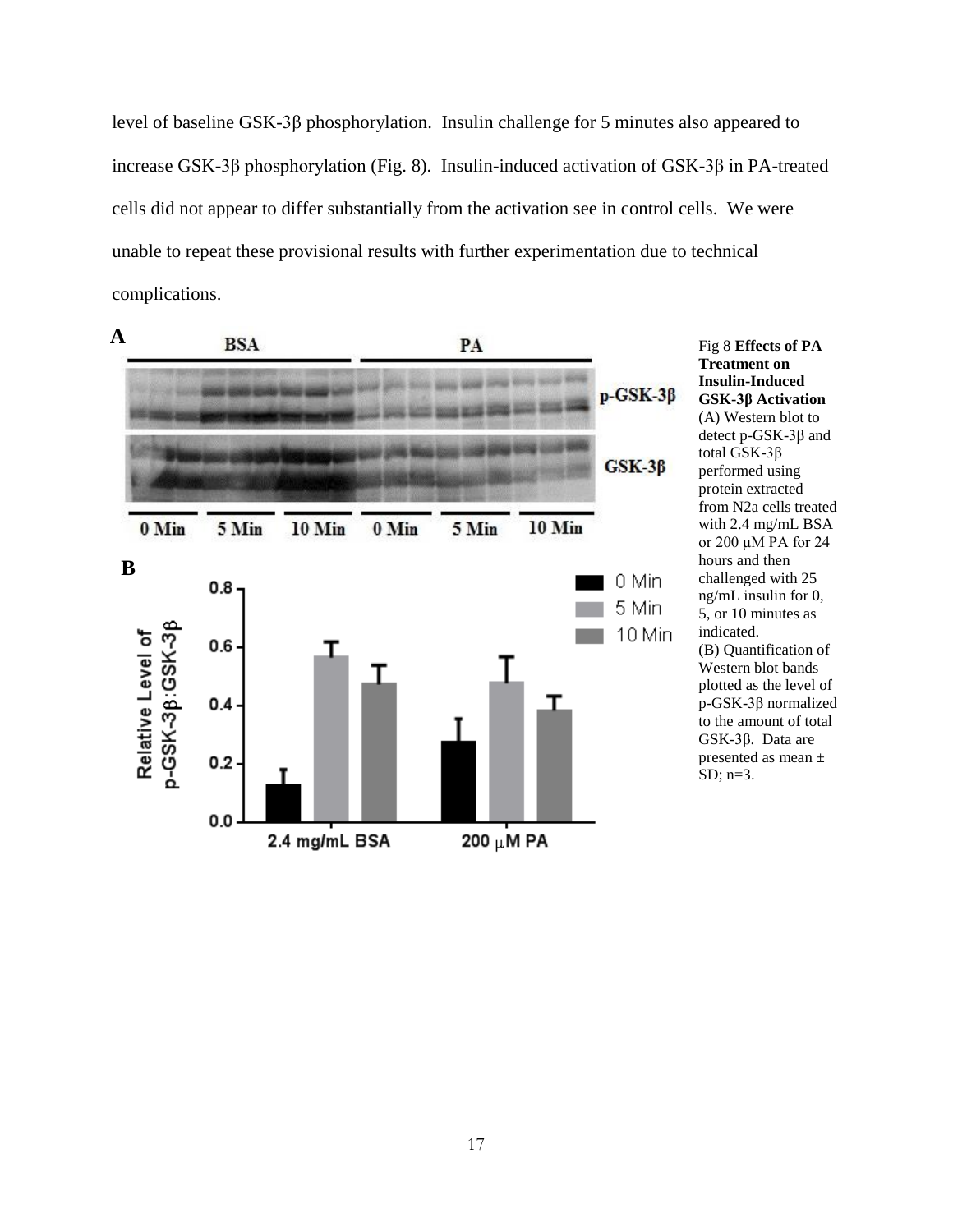#### **Discussion**

This study was aimed at investigating the impact of PA treatment on cell viability and insulin signaling in neuronal cells. We first sought to study the impact that exposure to elevated FFA levels had on cell viability. Cells from the mouse neuroblastoma line N2a were initially treated with varying concentrations of PA for 24 hours. At the end of this incubation period an MTT assay was used to determine the relative number of viable cells remaining. Treatment with 25 μM PA for 24 hours was associated with a slight increase in cell viability compared to the 0 μM PA control group. The relatively low level of PA in this treatment group may have caused this increase by providing an additional source of energy for the cells without negatively impacting cell health, thereby facilitating increased cell proliferation. Cells that were treated 50  $\mu$ M and 100  $\mu$ M did not show a significant alteration in viability when compared to controls, but treatment with 200, 400, and 600 μM PA was associated with a dose-dependent reduction in viability. These results correspond to findings in other cell types and suggest that elevated levels of FFAs can have a marked impact on the health of neuronal cells.

Next, an attempt was made to determine whether treatment with the ROS scavenger NAC or the ER stress attenuator PB was able to reverse the decrease in cell viability caused by PA treatment. Cells were treated with 2.4 mg/mL BSA or 200 μM PA as well as varying concentrations of NAC or PB for 24 hours before an MTT assay was used to determine the relative cell viability. In both the NAC and PB cotreatment experiments, PA treated cells experienced a significant reduction in cell viability when compared both to untreated controls and the BSA treatment groups. None of the concentrations of NAC or PB used for cotreatment was able to generate significant alterations in cell viability in either the BSA or PA treatment groups. These results suggest that the reduction in cell viability we observed may not be caused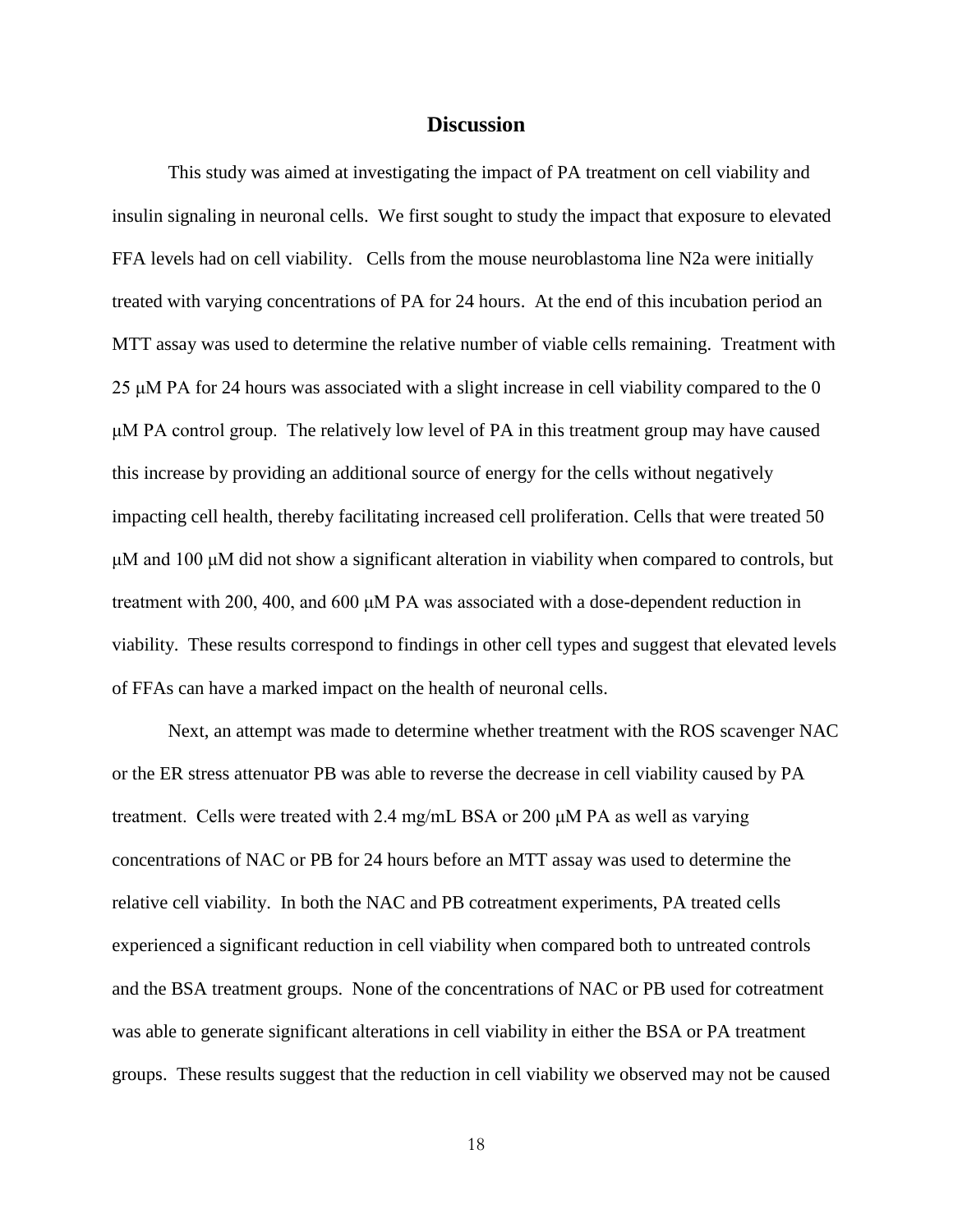by ER stress or ROS. Despite the fact that the results did not reach statistical significance, treatment with 200 μM, 500 μM, and 1 mM PB appeared to cause a small increase in cell viability in both the BSA- and PA-treated cells. Studies using a larger number of samples may help clarify the impact of this chemical on cell survival. Treatment with other ER stress attenuators, such as phenylproprionate, or ROS scavengers, such as coenzyme Q10, may also be justified to clarify the role of these processes following FFA exposure.<sup>29-30</sup>

In addition we performed an imaging study where cells were treated with different concentrations of PA and visualized with a microscope to support the findings of our initial MTT assay. When compared to the BSA treated control group the 100, 200, and 400 μM PA treatment groups displayed a dose-dependent decrease in cell confluence. Exposure to elevated levels of PA was also associated with alterations in cell size and morphology when compared to controls. These data taken with the results of our MTT assay suggest that PA, especially at high levels, has a profound impact on cell health and consequently on cell survival. It is possible that these effects may be mediated by PA acting on mitochondria to impair their function, thereby reducing the amount of ATP available for proper cell growth and proliferation. Exposure to PA may also cause the mitochondria to generate pro-apoptotic signals.<sup>31</sup>

Next we investigated the time course of insulin signaling in N2a cells and the effects of PA on this signaling pathway. We found that insulin challenge induced significant AKT1 activation at 5 and 10 minutes and significant GSK-3β activation at 10 minutes when compared to controls. Cells were then treated with either 2.4 mg/mL BSA or 200 μM PA for 24 hours before challenging with insulin for 0, 5 or 10 minutes. Preliminary results suggest that 5 and 10 minute insulin challenge in the BSA-treated group may generate an increase in AKT1 activation. Insulin challenge in the PA-treated group for both 5 and 10 minutes, however, was not associated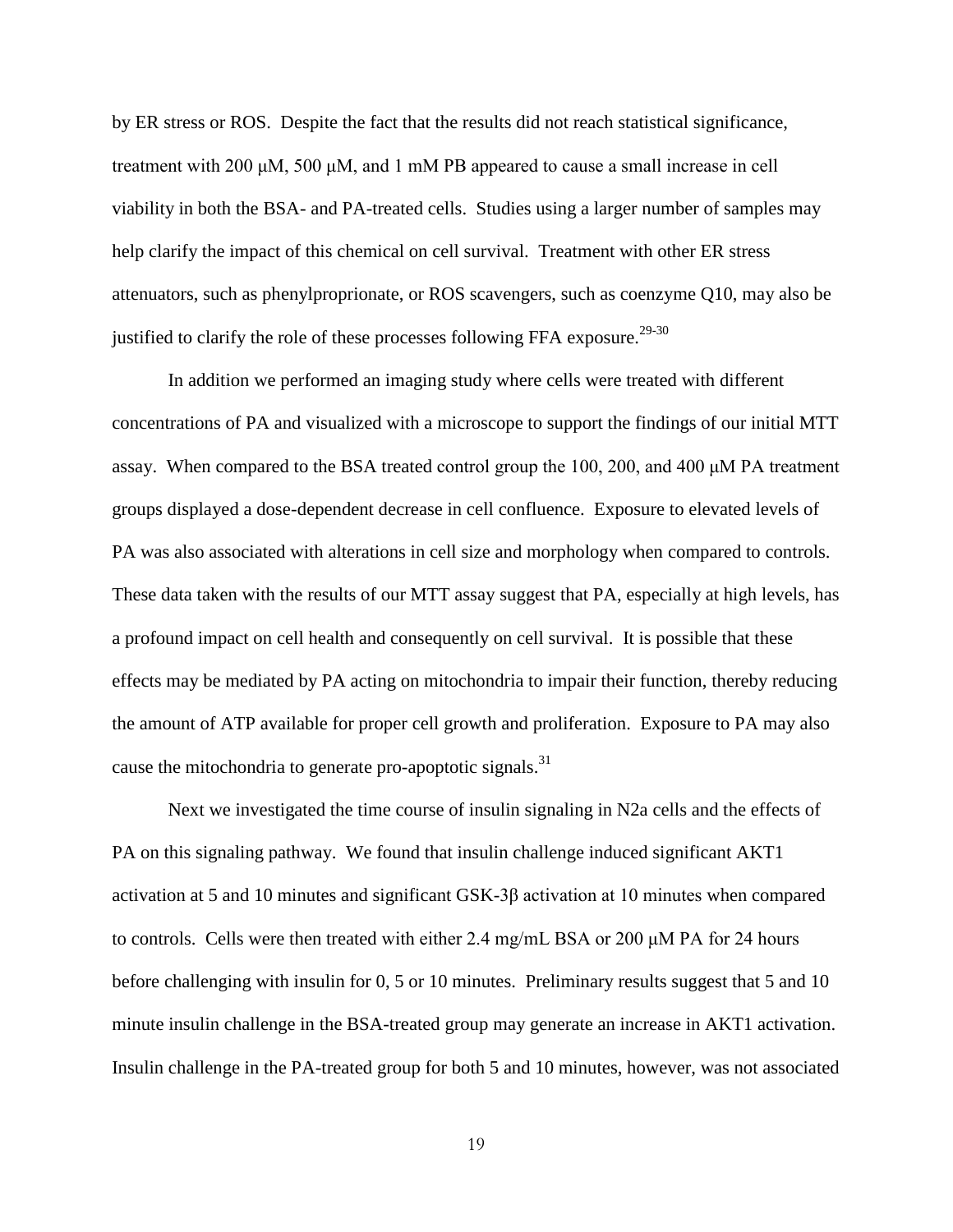with any significant alteration in AKT1 phosphorylation. Cells in the BSA treatment groups also displayed a statistically significant increase in GSK-3β phosphorylation with 5 and 10 minute insulin challenge when compared to the 0 minute group. Insulin challenge for 5 minutes in the PA treatment group appeared to generate a significant increase in GSK-3β activation when compared to the PA-treated 0 minute challenge group. No significant alteration in  $GSK-3\beta$ activation was noted between the PA-treated 0 and 10 minute insulin challenge groups.

These data suggest that exposure to PA may result in attenuated insulin signaling in neuronal tissue, but we were unable to replicate these results with further experimentation due to technical complications. Though initial experiments probing for phospho- and total AKT1 yielded acceptable results, subsequent Western blots performed according to the same procedure were marked by a band of unknown identity. This band, though it did not overlie the bands of interest, was of such high intensity that it obscured the signals for phospho- and total AKT1 and prevented accurate analysis of these bands. Experimentation regarding the effects of PA on GSK-3β activation was similarly hindered by technical issues. Initial experiments utilizing a different antibody set were unable to generate a reliable signal for p-GSK. Though this was eventually resolved through the use of the reagents listed above, funding and time constraints prevented the continued experimentation needed to validate our results. It is also possible that the cell death caused by PA treatment in these experiments may have confounded our results. Though the PA treatment groups were initially seeded with more cells than the BSA treatment groups there were notably more cells in the wells that had received BSA at the time protein was collected. The degree of cell death appeared to be higher than that observed during the MTT assays for cell viability and may be a result of the media used for each experiment. Experiments in other cell lines have suggested that FBS exhibits a protective effect against the effects of PA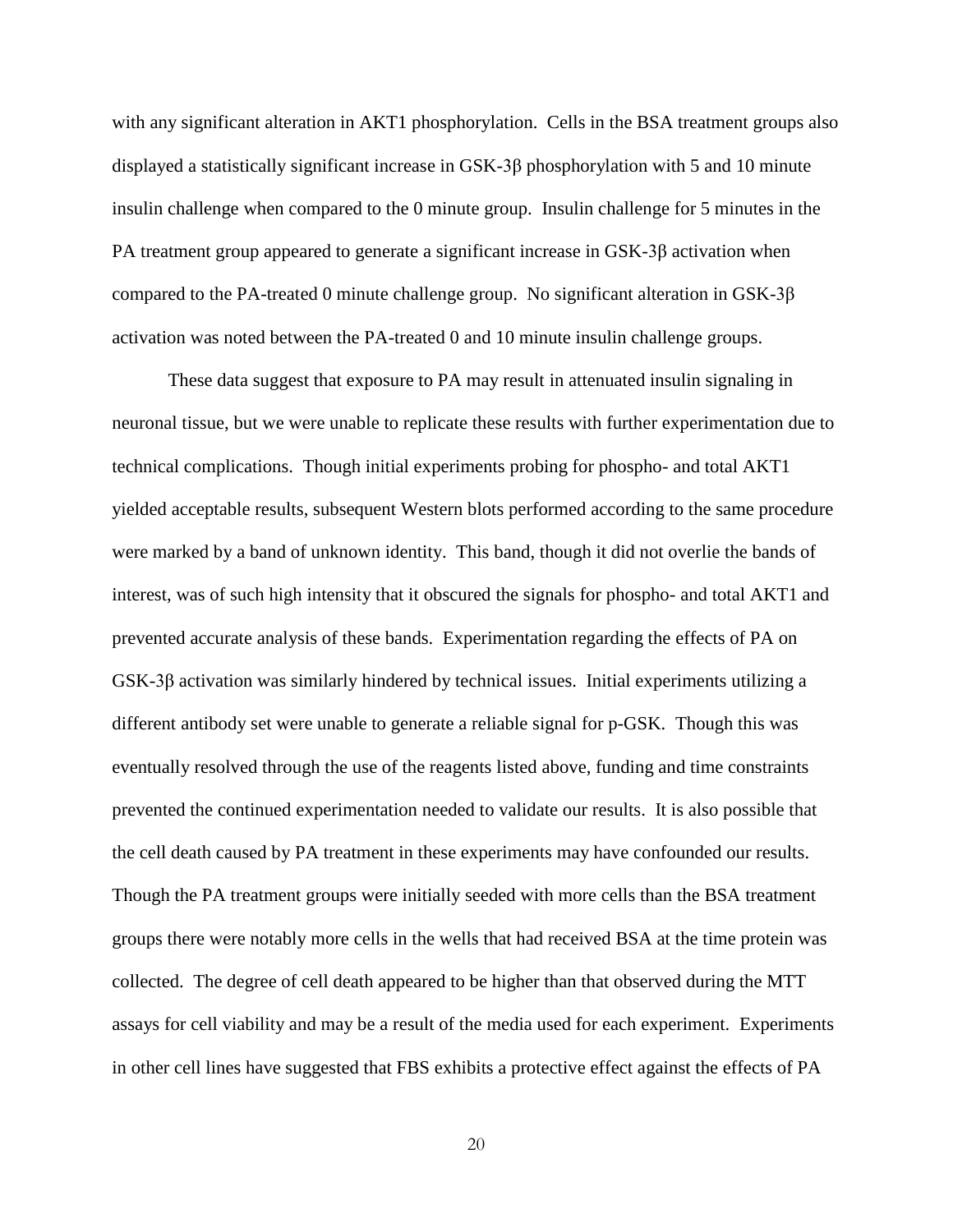on cell viability.<sup>24</sup> Since the media used for the MTT assays contained FBS and the media used for the insulin treatment experiments was serum-free, this may account for the increased cell death noted in the insulin signaling experiments. Based on these findings future studies could be warranted to clarify the effects of PA treatment on AKT1 and GSK-3β activation, as well as to determine whether PA treatment is associated with the activation of JNK or p38 as is seen in other tissues. Should these experiments be performed, however, steps should be taken to further compensate for PA-induced cell death and ensure that approximately equal amounts of protein are collected from all treatment groups. Studies looking for the addition of inhibitory serine or threonine phosphate groups to upstream elements of the insulin signaling cascade in response to PA treatment may also be reasonable.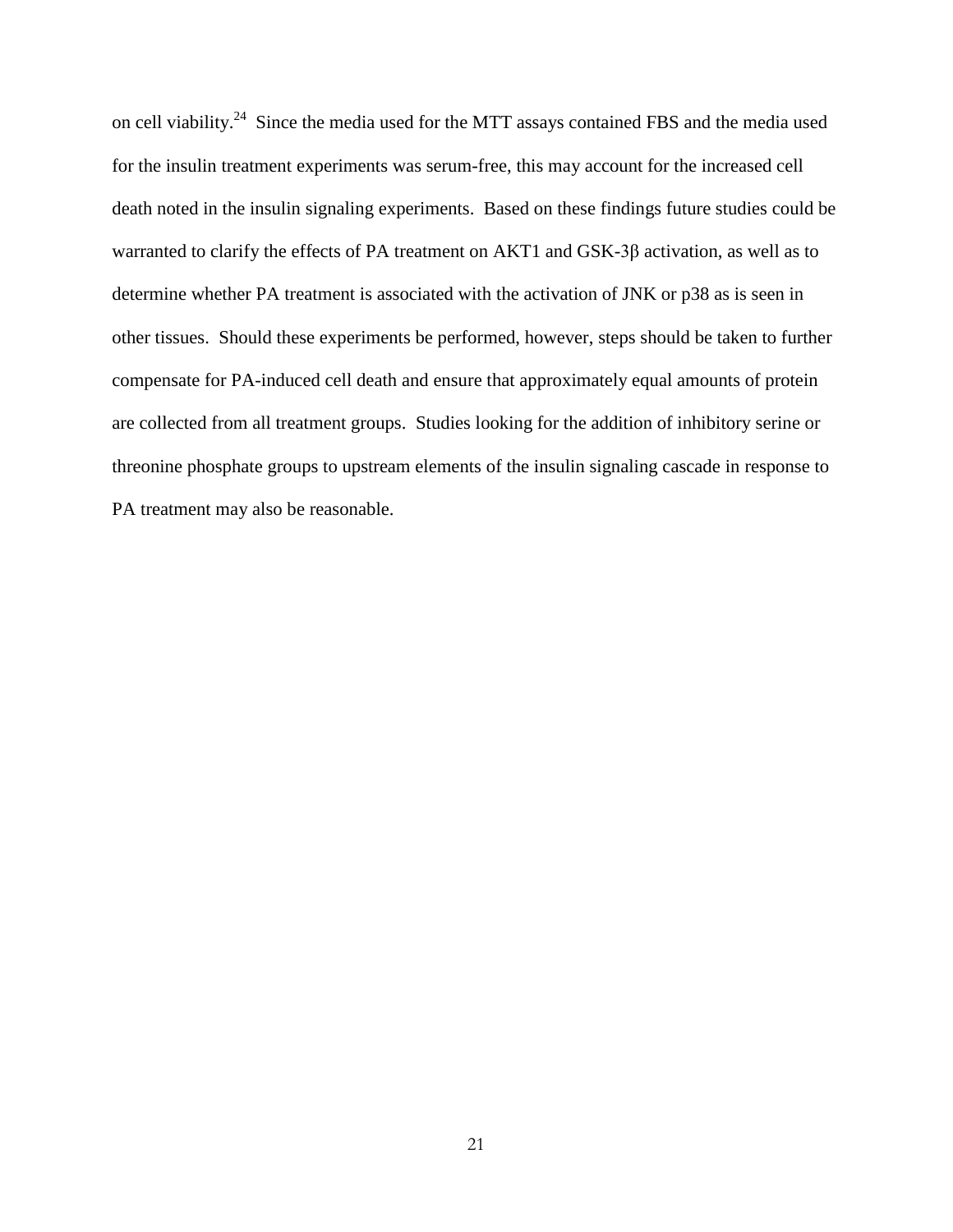#### **Literature Cited**

- 1. Ogden CL, Carroll MD, Kit BK, et al. Prevalence of obesity in the United States, 2009- 2010. *NCHS Data Brief* 2012; 82: 1-8.
- 2. Dyer AR, Elliot P. The INTERSALT study: relations of body mass index to blood pressure. INTERSALT Co-operative Research Group. *J Hum Hypertens* 1989; 3: 299- 308.
- 3. Bray GA. Medical consequences of obesity. *J Clin Endocrinol Metab* 2004; 89: 2583– 2589.
- 4. Rexrode KM, Hennekens CH, Willett WC, et al. A prospective study of body mass index, weight change, and risk of stroke in women. *JAMA* 1997; 277: 1539-1545.
- 5. Millman RP, Carlisle CC, McGarvey ST, et al. Body fat distribution and sleep apnea severity in women. *Chest* 1995; 107: 362-366.
- 6. American Diabetes Association. Diagnosis and Classification of Diabetes Mellitus. *Diabetes Care* 2010; 33: S62-S69
- 7. Kim B and Feldman E. Insulin resistance in the nervous system. *Trends Endocrinol Metab* 2012; 23(2): 133-141.
- 8. Huang S, Czech MP. The GLUT4 glucose transporter. *Cell Metab* 2007; 5: 237-252.
- 9. Taniguchi CM, Emanuelli B, Kahn CR. Critical nodes in signaling pathways: insights into insulin action. *Nat Rev Mol Cell Biol* 2006; 7: 85-96
- 10. King GL, Goodman D, Buzney S, et al. Receptors and growth promoting effects of insulin and insulin like growth factors on cells from bovine retinal capillaries and aorta. *J Clin Invest* 1985; 75: 1028-1036.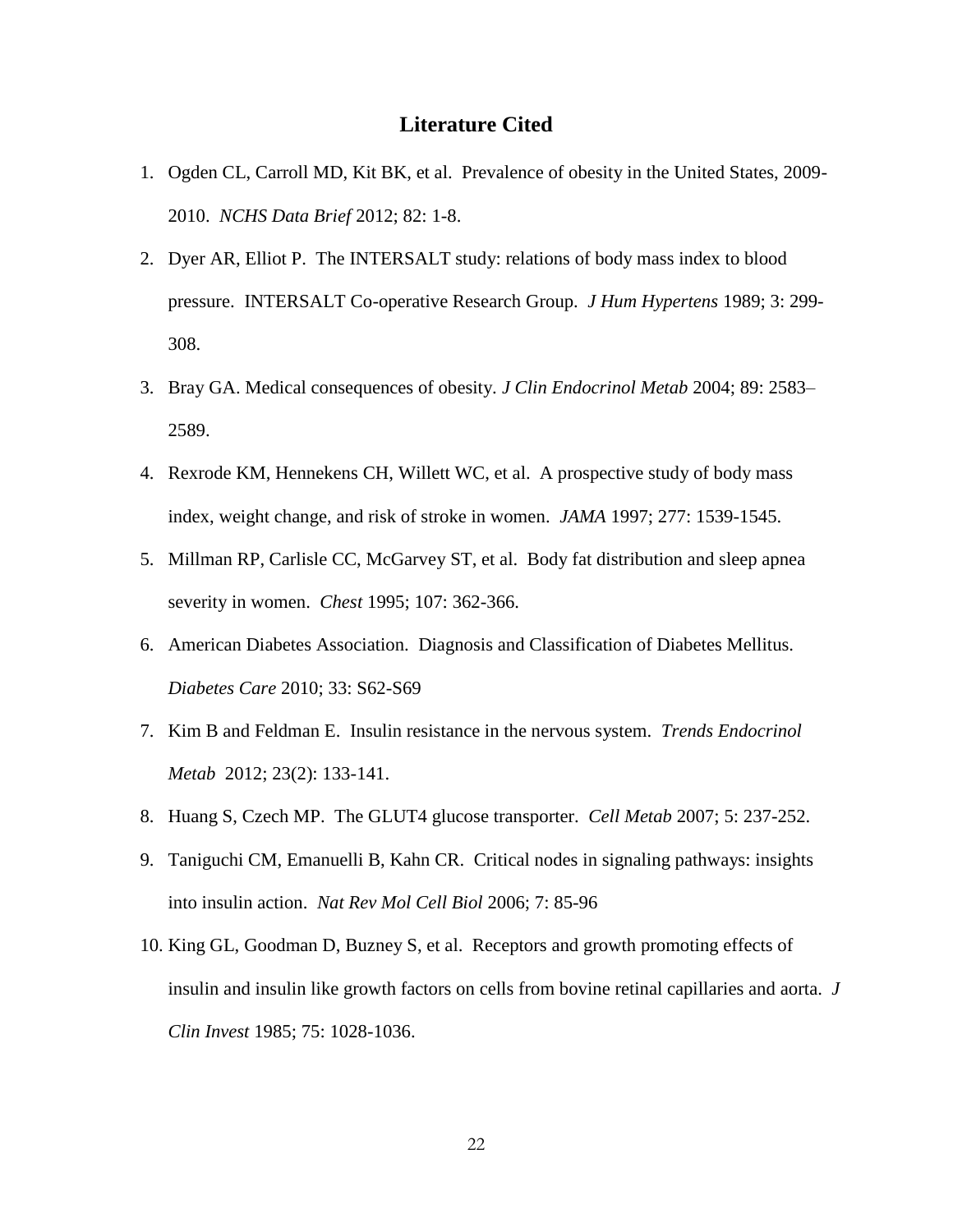- 11. Uemura E, Greenle HW. Insulin regulates neuronal glucose uptake by promoting translocation of glucose transporter GLUT3. *Exp Neurology* 2006; 198: 48-53.
- 12. Sugimoto K, Murakawa Y, Sima AF. Expression and localization of insulin receptor in rat dorsal root ganglion and spinal cord. *J Peripher. Nerv Syst* 2002; 7: 44–53.
- 13. Grote CW, Morris JK, Ryals JM, et al. Insulin receptor substrate 2 expression and involvement in neuronal insulin resistance in diabetic neuropathy. *Exp Diabetes Res* 2011; 2011: 212571.
- 14. Kim B, McLean LL, Philip SS, et al. Hyperinsulinemia induces insulin resistance in dorsal root ganglion neurons. *Endocrinology* 2011; 152: 3638–3647.
- 15. Plum L, Schubert M, Brüning JC. The role of insulin receptor signaling in the brain. *Trends Endocrinol Metab* 2005; 16: 59–65.
- 16. Luo D, Hou X, Hou L, et al. Effect of pioglitazone on altered expression of Abeta metabolism-associated molecules in the brain of fructose-drinking rats, a rodent model of insulin resistance. *Eur J Pharmacol* 2011; 664: 14–19.
- 17. Hay N. Akt isoforms and glucose homeostasis- the leptin connection. *Trends Endocrinol Metab* 2011; 22: 66-73
- 18. Reaven GM, Hollenbeck C, Jeng CY, et al. Measurement of plasma glucose, free fatty acid, lactate and insulin for 24 h in patients with NIDDM. *Diabetes* 1988; 37: 1020– 1024.
- 19. Wei YR, Wang D, Topczewski F, Pagliassotti MJ. Saturated fatty acids induce endoplasmic reticulum stress and apoptosis independently of ceramide in liver cells. *Am J Physiol Endocrinol Metab* 2006; 291(2): E275–E281.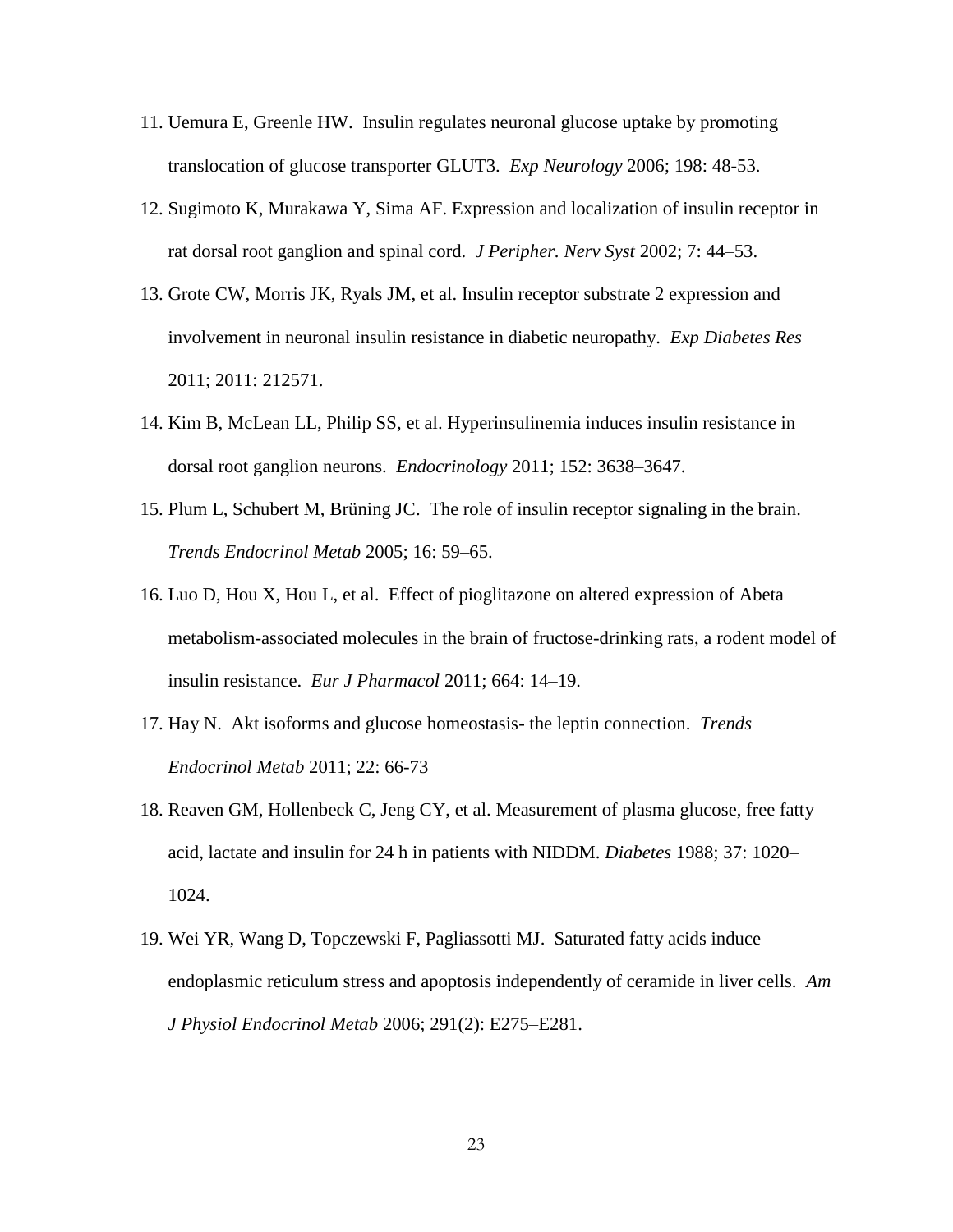- 20. Sieber J, Lindenmeyer MT, Kampe K, et al. Regulation of podocyte survival and endoplasmic reticulum stress by fatty acids. *Am J Physiol Renal Physiol* 2010; 299: F821-F829.
- 21. Yu C, Chey Y, Cline GW, et al. Mechanism by which fatty acids inhibit insulin activation of insulin receptor substrate 1 (IRS-1)-associated phosphatidylinositol 3-kinase activity in muscle. *J Biol Chem* 2002; 277(52): 50230-50236.
- 22. Sargsyan E and Bergsten P. Lipotoxicity is glucose-dependent in INS-1E cells but not human islets and MIN6 cells. *Lipids Health Dis* 2011; 10: 115.
- 23. Ruddock MW, Stein A, Landaker E, et al. Saturated Fatty Acids Inhibit Hepatic Insulin Action by Modulating Insulin Receptor Expression and Post-receptor Signalling. *J Biochem* 2008; 144: 599-607.
- 24. Guo W, Wong S, Xie W, et al. Palmitate modulates intracellular signaling, induces endoplasmic reticulum stress, and causes apoptosis in mouse 3T3-L1 and rat primary preadipocytes. *Am J Physiol Endocrinol Metab* 2007; 293: E576-E586.
- 25. Thomas SE, Dalton LE, Daly ML, et al. Diabetes as a disease of endoplasmic reticulum stress. *Diabetes Metab Res Rev* 2010; 26: 611-621.
- 26. Houstis N, Rosen ED, Lander ES. Reactive oxygen species have a causal role in multiple forms of insulin resistance. *Nature Letters* 2006; 440: 944-948
- 27. Li J, Lee B, Lee AS. Endoplasmic Reticulum Stress-induced Apoptosis: Multiple pathways and activation of p53-up-regulated modulator of apoptosis (PUMA) and noxa by p53. *J Biol Chem* 2006; 281(11): 7260-7270
- 28. Sumon HU, Haj-Yehia A, Levi-Schaffer F. Role of reactive oxygen species (ROS) in apoptosis induction. *Apoptosis* 2000; 5: 415-418